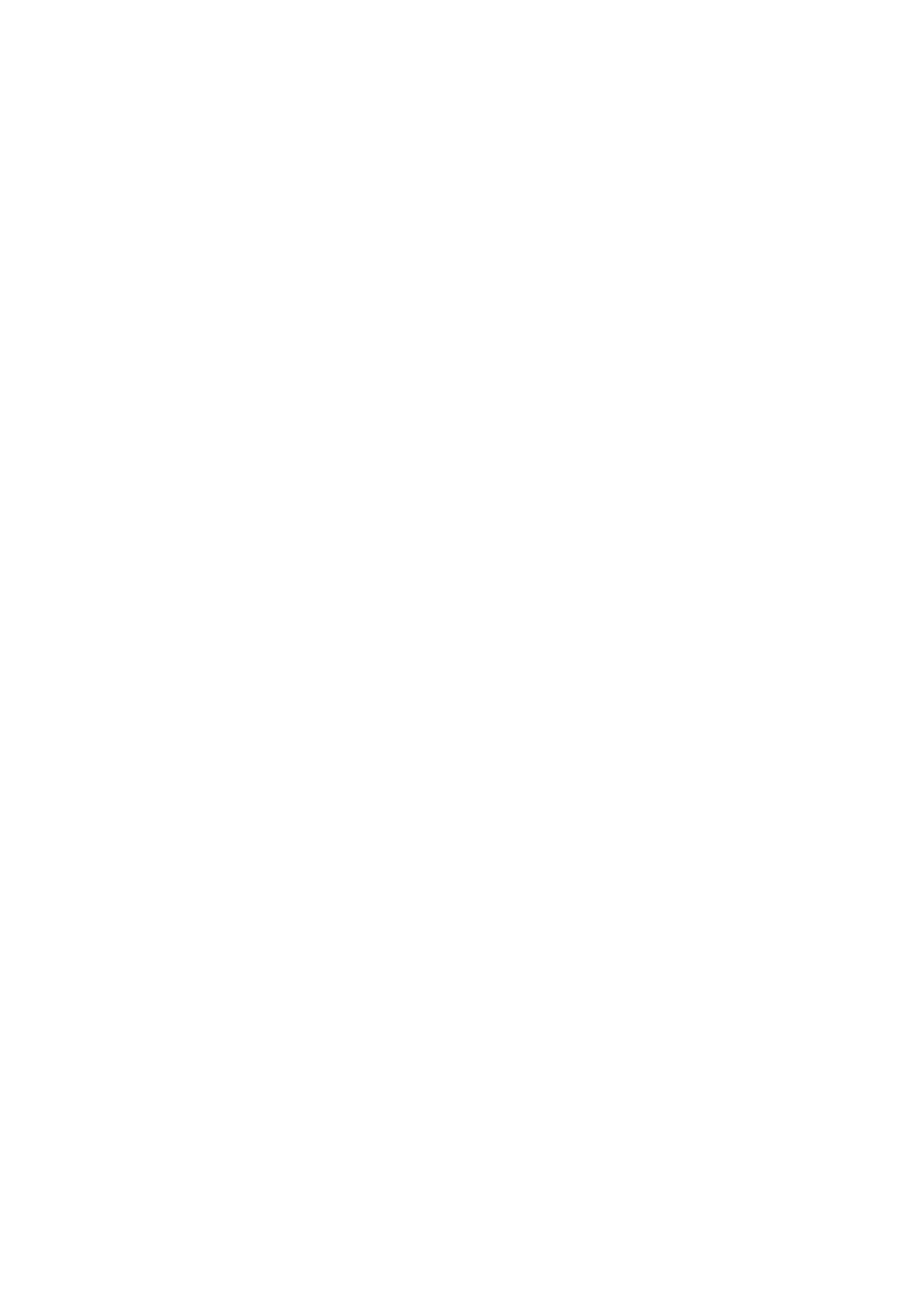## **EUROPEAN UNIVERSITY INSTITUTE, FLORENCE MAX WEBER PROGRAMME**

*The Great Moderation, the Great Panic and the Great Contraction* 

**CHARLES BEAN**

MAX WEBER LECTURE No. 2010/02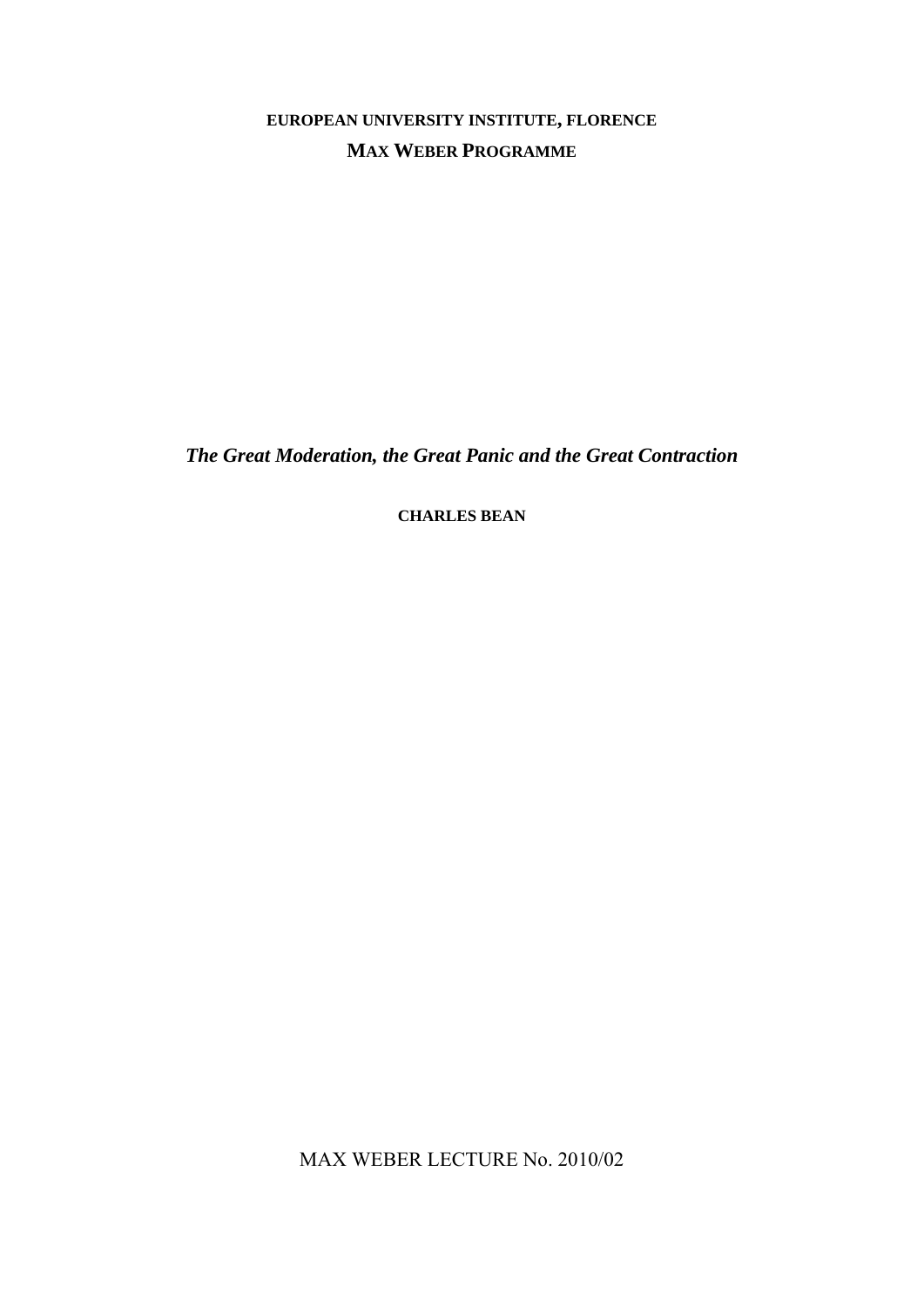This text may be downloaded for personal research purposes only. Any additional reproduction for other purposes, whether in hard copy or electronically, requires the consent of the author(s), editor(s). If cited or quoted, reference should be made to the full name of the author(s), editor(s), the title, the working paper or other series, the year, and the publisher.

The author(s)/editor(s) should inform the Max Weber Programme of the EUI if the paper is to be published elsewhere, and should also assume responsibility for any consequent obligation(s).

ISSN 1830-7736

© 2010 Charles Bean

Printed in Italy European University Institute Badia Fiesolana I – 50014 San Domenico di Fiesole (FI) Italy [www.eui.eu](http://www.eui.eu/)  [cadmus.eui.eu](http://cadmus.eui.eu/dspace/index.jsp)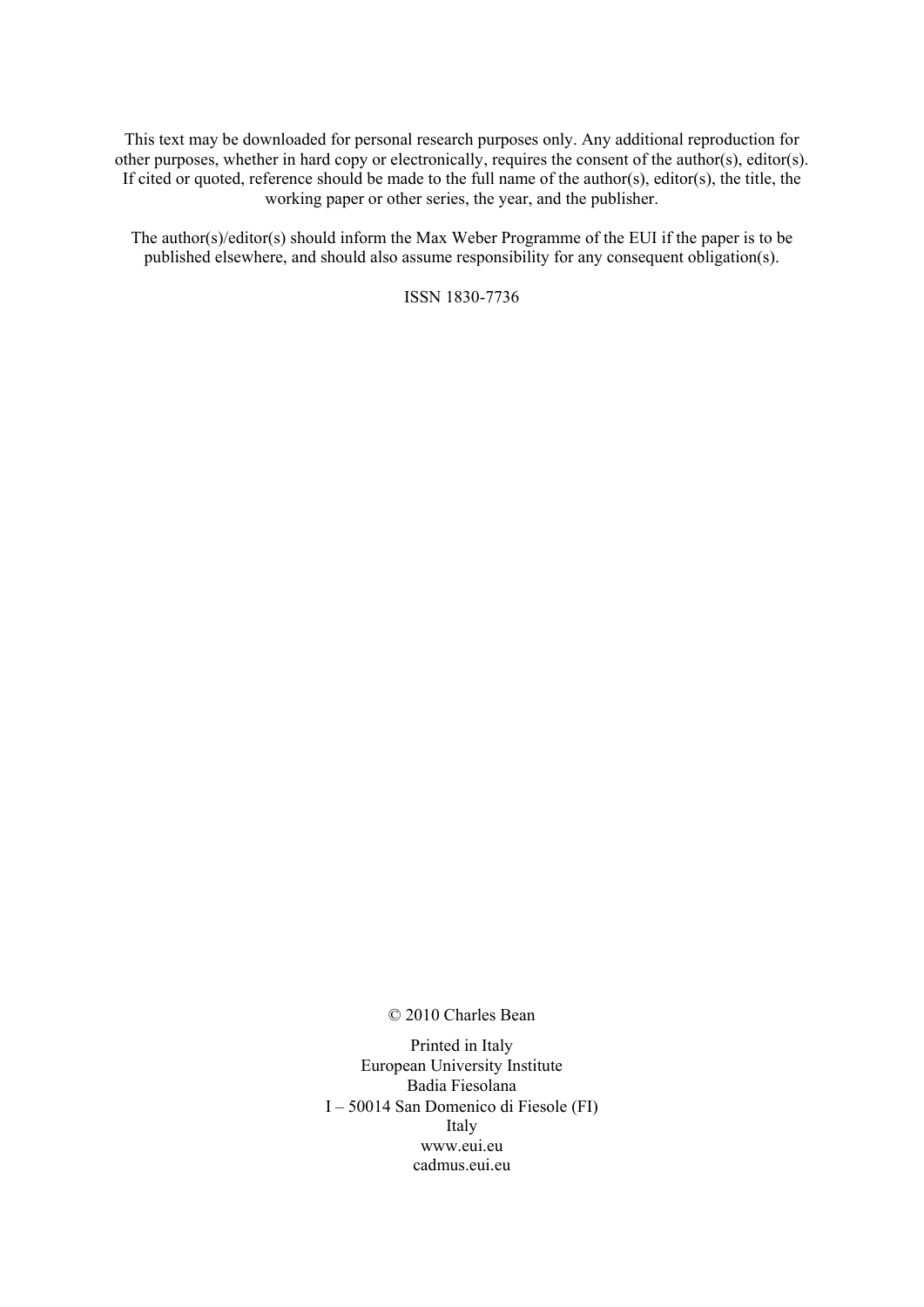#### **Abstract**

This lecture examines the causes of the recent financial crisis and subsequent recession. On the macroeconomic side, the Great Moderation encouraged an overly optimistic assessment of risk. Combined with low interest rates, reflecting both loose monetary policy and relatively high Asian savings rates, that encouraged a build-up of excessive leverage in the banking system. On the microeconomic side, distorted incentives led to a concentration and mispricing of risk. Informational complexities associated with new financial assets and the interconnectedness of financial institutions then resulted in the closure of funding markets and a flight to safety when loan defaults rose unexpectedly. The episode indicates the need to focus on agency and information problems between banks and their funders in addition to those between the banks and their borrowers. It also suggests that the process of financial intermediation should play a more prominent role in macroeconomic models.

#### **Keywords**

Great Moderation; global imbalances; financial crisis; leverage; credit booms; macroprudential policy.

**JEL codes**: E32, E44, E52, E58, F32, G01, G21

*The lecture was deliveredfor the Max Weber Programme on Wednesday 20 January 2010 and was first delivered as the Schumpeter Lecture at the Annual Congress of the European Economics Association, Barcelona, 25th August 2009.*

*Deputy Governor for Monetary Policy and Member of the Monetary Policy Committee, Bank of England. I am grateful for helpful comments from Viral Acharya, Tobias Adrian, Tim Besley, Claudio Borio, Steve Cecchetti, Charles Goodhart, Paul Klemperer, Paul McCulley, Ken Rogoff, Hyun Shin, John Taylor, Bill White, Fabrizio Zillibotti and from numerous colleagues at the Bank of England. I am especially grateful for the expert assistance of Adrian Penalver. The views expressed are those of the author and do not necessarily reflect those of either the Bank of England or the Monetary Policy Committee.*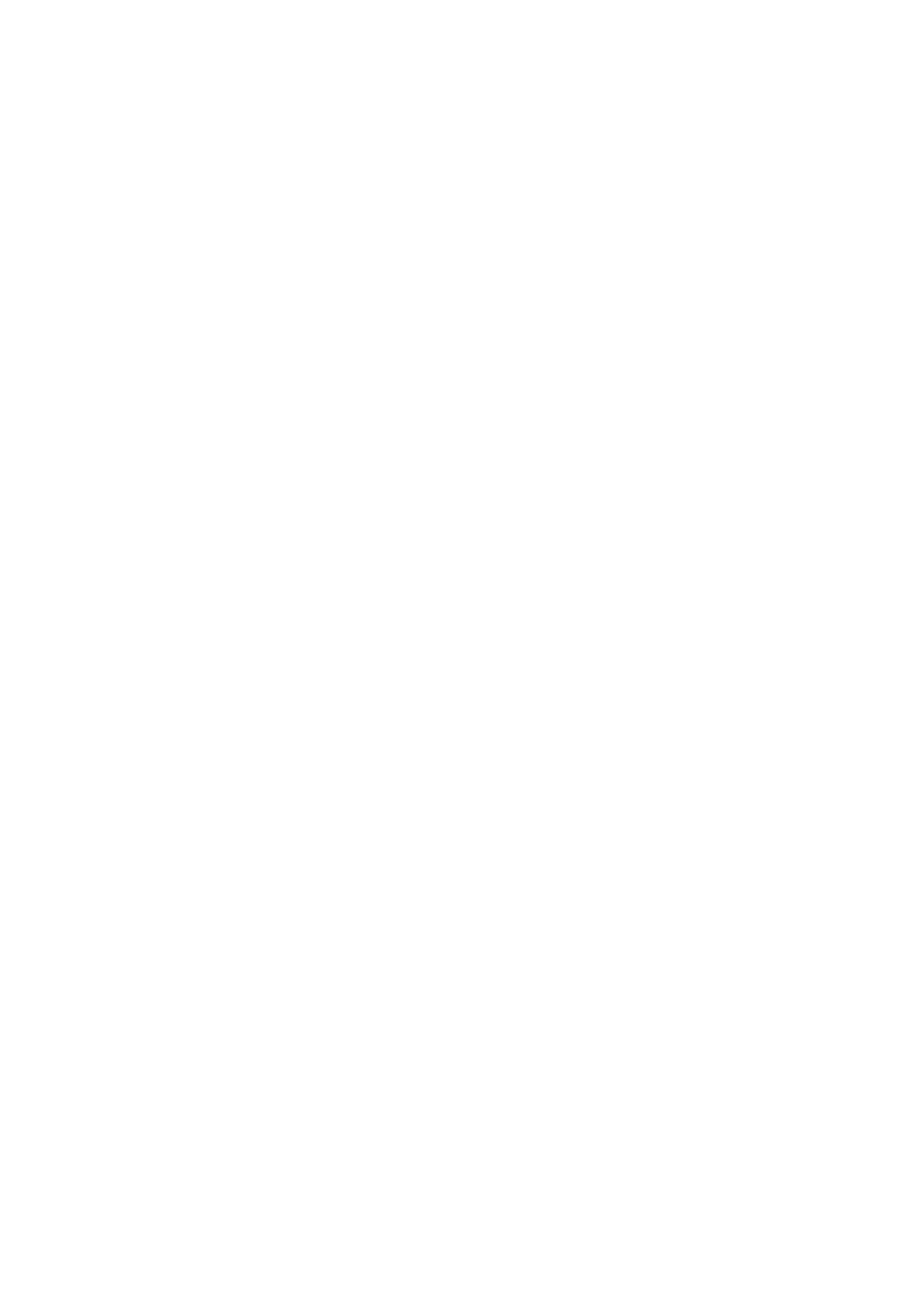## **1. Introduction**

It is a great pleasure to deliver this Max Weber lecture. It is a nice historical touch that Ramon Marimon invited me to come here after I delivered my talk today as the Schumpeter lecture at the European Economic Association meetings last August. Weber and Schumpeter were roughly a generation apart in age. Though I can find no evidence that they actually met, it is clear that they were familiar with each other's work on the dynamics of economic development and the sources of economic change.

Weber famously argued that it was only the ideology of Protestantism which supported the accumulation of capital, sparking the Industrial Revolution. For Weber, ideas drove reality. This was in stark contrast to Marx, who believed that ideas and social relations were just a superstructure imposed over an underlying materialist dynamic. And Schumpeter rejected both of these characterisations of economic development. For him, the hero of the development story was the entrepreneur who spots an opportunity and has the will to exploit it.

What has this got to do with the current financial crisis you may ask? Well, echoing Weber, some see the near-failure of the banking system in many advanced economies and the subsequent global recession as evidence of the bankruptcy of capitalism; new ideas will be needed to *bring about* a new world. At the other end of the spectrum, there are those who argue that the failure of the economics profession to foresee the crisis demonstrates the inadequacy of neo-classical economic theory; our ideas must change if we are to *understand* the world. Finally, some see this crisis as a failure of entrepreneurship. Powerful bankers had a vision to *reshape* the financial world and the will to *bring* it about. Unfortunately that vision turned out to be destructive rather than constructive.

In this lecture, I will examine the origins of the crisis and why it has proved so virulent. But rather than giving a blow-by-blow account of events, which have been well documented elsewhere, I focus instead on the underlying economic forces. How could what initially appeared to be little more than an over-extension of loans to a high-risk subset of US households end up generating global financial sector losses estimated by the IMF in October 2009 to be in the region of \$3.4 trillion (IMF 2009a) and an output gap that is expected to be of the order of 5% of GDP in 2010 (IMF 2009b)? It is tempting to look for single causes, but a variety of factors – both macroeconomic and microeconomic – have contributed to the genesis of the crisis. While each might have been of limited impact in isolation, collectively they constituted a potent cocktail.

On the macroeconomic side, the widespread and prolonged experience of stable growth and low inflation during the period of the Great Moderation resulted in an overly optimistic assessment of likely macroeconomic risks. Moreover, loose monetary policy, particularly in the United States, resulted in low short-term interest rates, while high Asian savings rates were associated with low longer-term interest rates and substantial international capital flows into the United States and other advanced countries. Taken together, these factors encouraged banks and other financial institutions to leverage up their balance sheets so as to raise the return on capital.

At the microeconomic level, a variety of distorted incentives resulted in the concentration, rather than the diversification, of risk as well as the under-pricing of that risk. Moreover, the opaque structure of some of the new asset-backed securities and the high degree of interconnectedness between financial institutions meant that the information necessary to evaluate exposures accurately was missing when conditions deteriorated. The consequence was the closure of funding markets and a flight to safe assets. A number of dynamic processes then amplified the shock within financial markets and propagated it into the real economy. Aggressive, and in some cases unconventional, policy actions have helped to limit the damage to the real economy. But it is likely that loss in output associated with the crisis will be both substantial and persistent.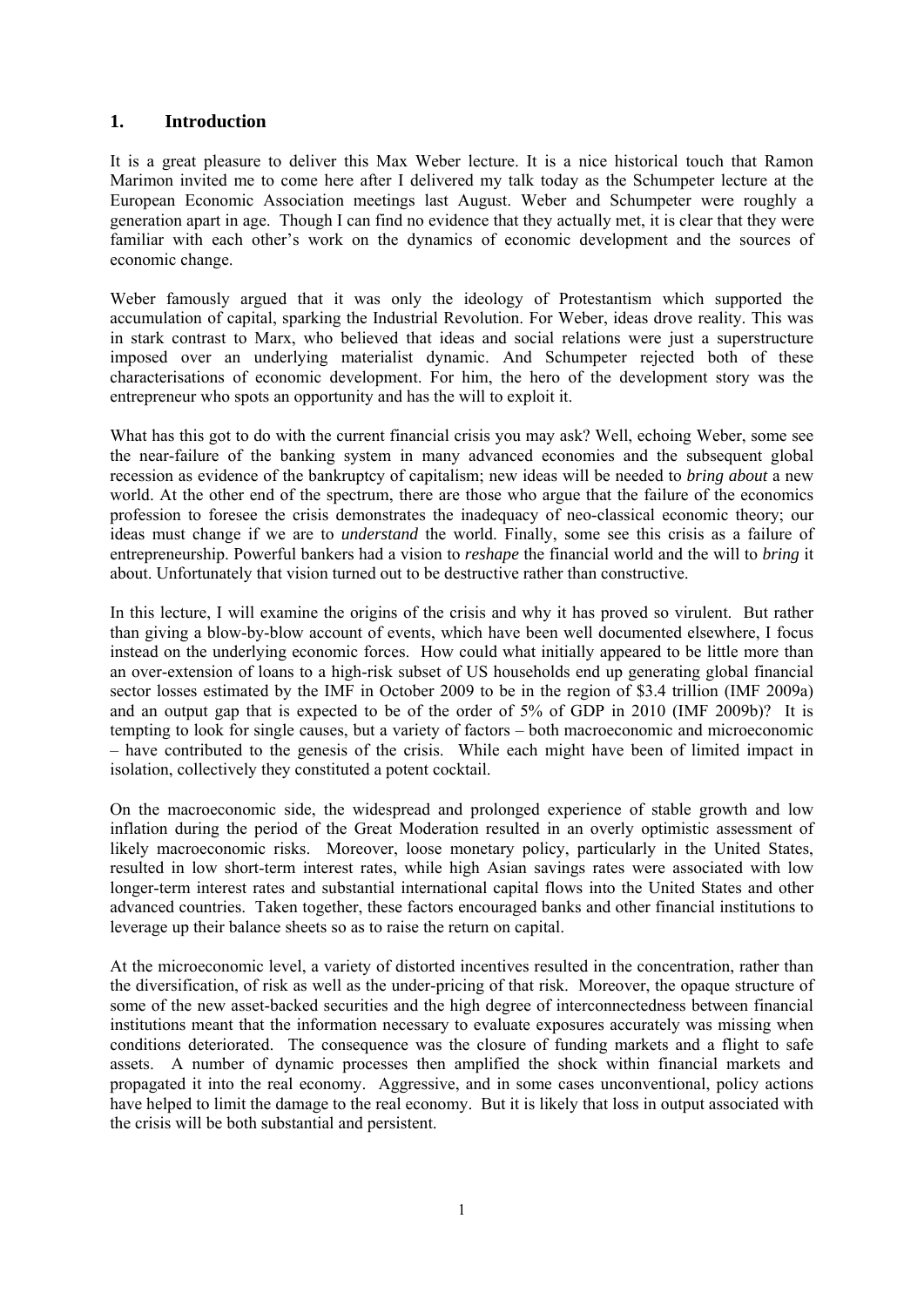Understanding the causes of the financial crisis and the associated sharp contraction in output represents a central challenge for the economics profession, especially in view of its collective failure to anticipate the building risks ahead of time. Some have suggested this demonstrates the bankruptcy of the conventional economic wisdom and the need to develop completely new approaches. My belief, though, is that much of what went wrong can be adequately explained utilising our standard economic toolkit, especially in understanding the role played by distorted incentives, information problems and co-ordination failures. But reconstructing macroeconomics so that it provides a useful tool for policymakers will require the profession to move beyond the paradigm of frictionless capital markets to incorporate the central role played by financial intermediaries in a meaningful way. In particular, recent experience suggests the need to focus on agency and information problems that arise at the interface between banks and their funders, in addition to those between banks and those to whom they lend.

The rest of the paper is structured as follows. The next section briefly sets the scene by summarising some of the key features of the period of financial innovation and rapid credit growth, mainly for the purchase of financial and real assets, which preceded the crisis. Section 3 then explores the macroeconomic antecedents of the crisis: the impact of the Great Moderation on perceptions of risk; the role of loose monetary policy; and the causes and consequences of the global imbalances. Section 4 shifts the focus to the various incentive and information problems arising within financial markets. Section 5 then explores the amplification and propagation mechanisms that made the financial crisis so severe and its impact on the real economy so great. Section 6 briefly considers the policy response, particularly that of central banks. Finally, Section 7 considers some of the lessons for the future development of the discipline.

#### **2. Setting the scene: The credit boom**

During the decade or so up to 2007, there was a substantial increase in the ratio of household and business debt to GDP in a number of the advanced economies. For instance, between 1995 and 2007, the ratio of household and business financial liabilities to GDP rose from 123% to 179% in the United States and from 128% to 213% in the United Kingdom. The increase in Spain was even more marked: from 77% to 214% A striking feature of this period was also the increased reliance of financial institutions on the credit markets to fund their activities, rather than relying on the traditional medium of deposits. For instance, according to the *US Flow of Funds*, the total wholesale credit market liabilities of the US financial sector doubled from around 55% of GDP in 1995 to around 110% in June 2007, just before the start of the crisis.

This build-up in debt was accompanied by a wave of financial innovation. Between 2000 and 2007, there was a marked expansion in the issuance of asset-backed securities (ABS): securities backed by bundles of residential (RMBS) and commercial (CMBS) mortgages, other consumer credit, and loans to businesses. By selling these securities to investors, the loan originator could thus shift the associated risks off his or her balance sheet. And a totally new class of asset was born in the shape of Collateralised Debt Obligations (CDOs). A CDO re-packages the payoffs in a bundle of ABS into an ordered hierarchy of other securities, with each tranche only bearing losses once tranches senior to it have been wiped out. A bundle of risky assets could thus be re-packaged into other assets with different risk characteristics. Those offering bond-like returns in most states of nature were suitable for investors seeking low-risk assets, such as pension funds, while those tranches more likely to suffer losses could be sold to investors willing to bear more exposure to risk. This was a particularly attractive way of treating riskier loans, such as those to US sub-prime households. The increased importance of securitisation is illustrated in Figure 1, with the total value of new ABS issued globally rising from less than \$1 trillion in 2000 to more than \$3 trillion at the peak of the credit boom in 2005 and 2006.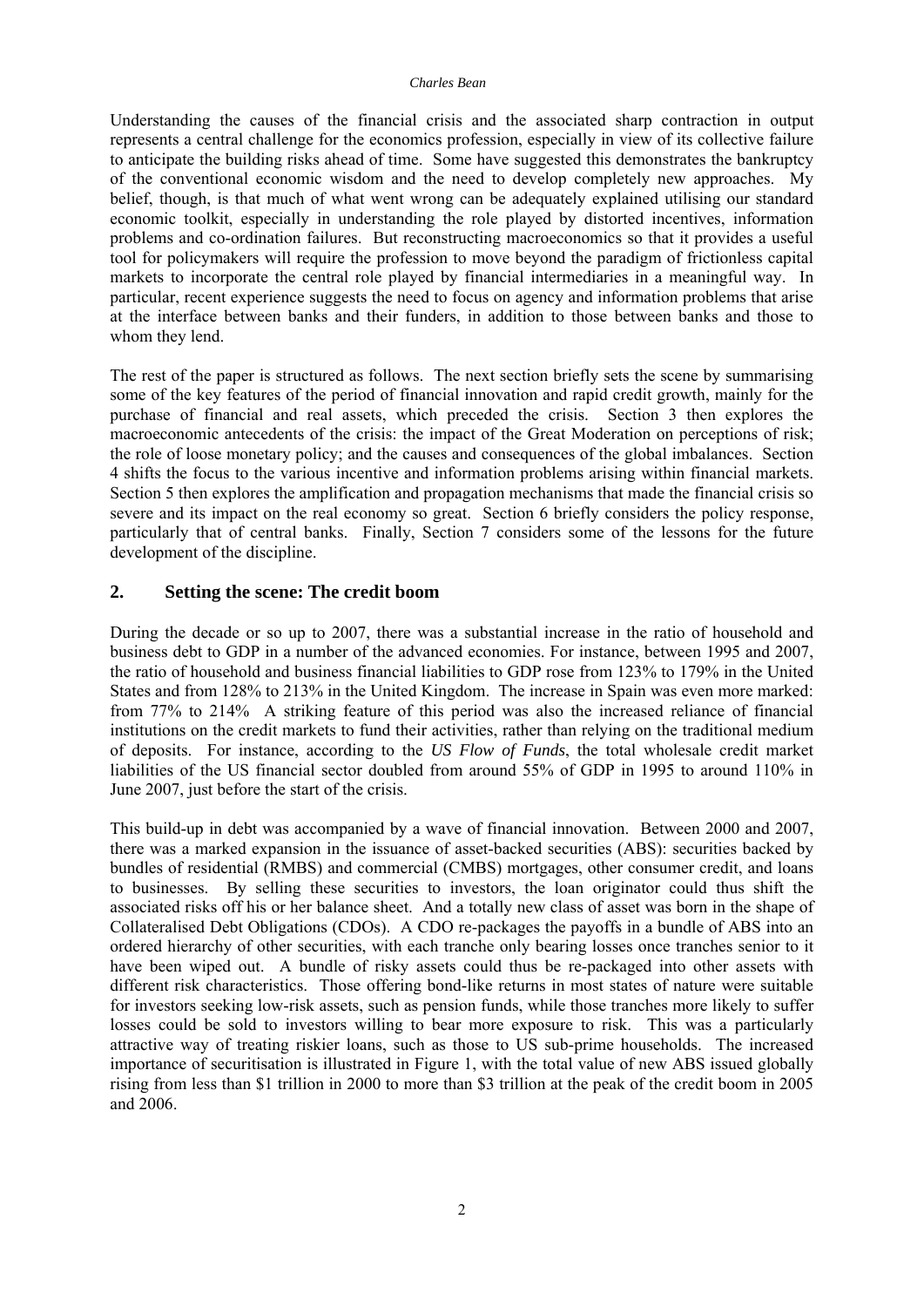

## **Figure 1. Issuance of Global Asset-Backed Securities**

Alongside the increased use of securitisation, there was also an explosion in the issuance of Credit Default Swaps (CDS). These allow the holder of a bond or other security to buy insurance against default on the part of the issuer of the security. As with CDOs, this allowed the risk in an asset to be unpacked, with risk redistributed to those more willing to bear it. At the end of 2004, the Bank for International Settlements estimated the global value of the notional principal of outstanding CDS at less than \$10 trillion. By the end of 2007, this had risen to almost \$60 trillion, roughly the same as annual global GDP.

By allowing specific risks to be split and then traded, this financial innovation appeared to facilitate the redistribution and dispersion of those risks (whether this was indeed the case is a matter I return to in Section 4). As the set of state-contingent securities became more complete, so financial markets appeared to draw ever closer to an idealised Arrow-Debreu world. Moreover, it seemed natural to think that this dispersion of risk should make the financial system more, rather than less, stable. That view is neatly encapsulated in the following remark of the then Chairman of the Federal Reserve:

These increasingly complex financial instruments have been especial contributors, particularly over the past couple of stressful years, to the development of a far more flexible, efficient, and resilient financial system than existed just a quarter-century ago. (Greenspan, 2002a).

Significantly, the expansion in credit was *not* associated with a marked expansion either in the demand for goods and services, or in consumer price inflation. But it was associated with rises in the prices of certain assets, particularly those of housing. The rise in house prices was especially marked in those countries where credit rose most sharply, notably the Anglophone countries and Spain (see Figure 2), though some countries, such as Germany and Switzerland, avoided a rise in house prices altogether. In passing, it is also worth noting that the run-up in house prices in the United States was actually less marked than in the other Anglophone countries and Spain, despite being at the epicentre of the crisis. That reflects a more elastic response in the construction of new homes in the United States than elsewhere. Consequently, although the overvaluation of house prices might have been lower there than in some other countries, the overhang in the housing stock at the time of the bust was correspondingly greater.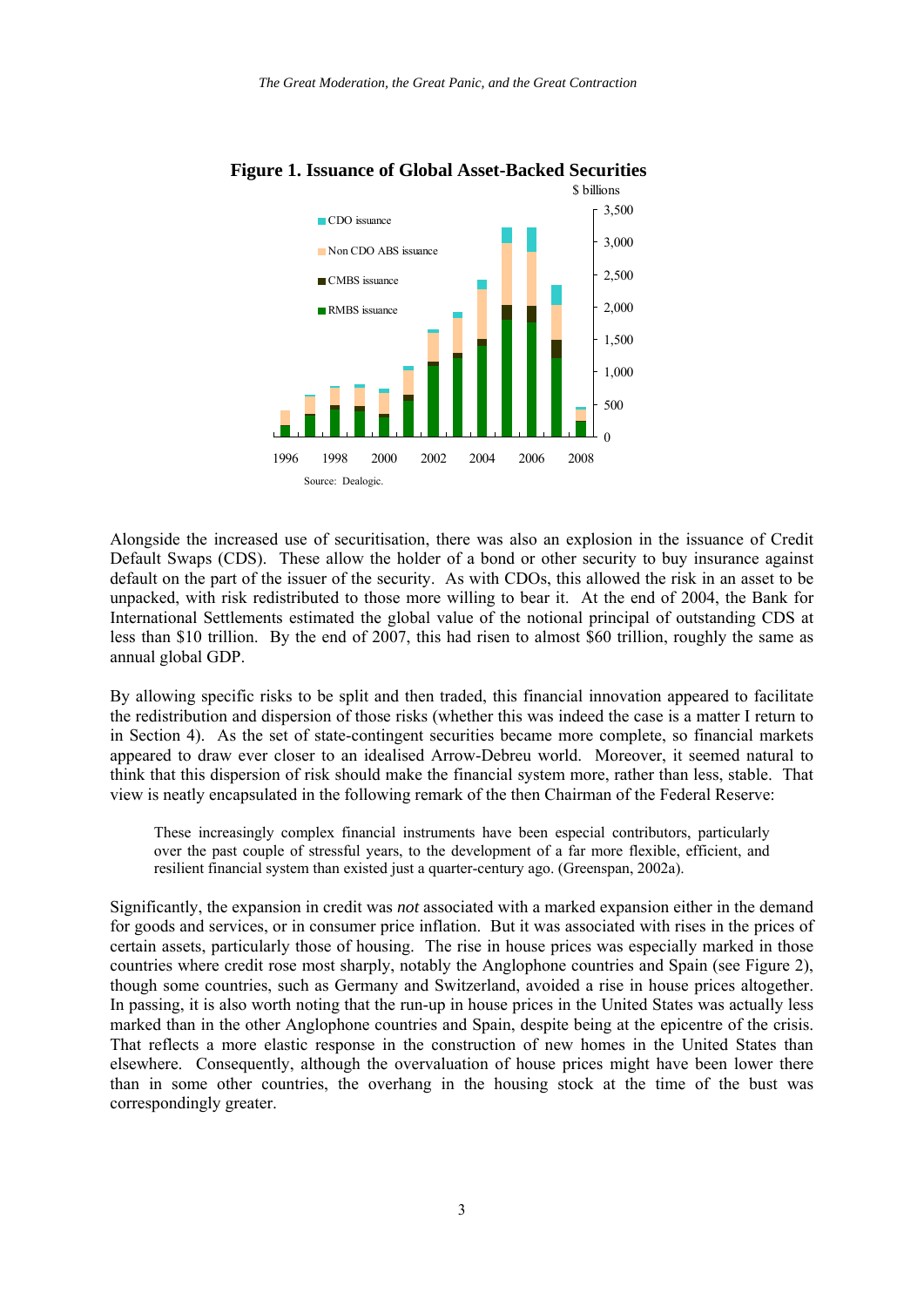

#### **Figure 2. Real house prices**

The point to stress is that there was nothing self-evidently wrong with this expansion in balance sheets and the associated rise in asset prices. There is some evidence from developing economies suggesting that increased development in financial markets helps foster growth and catch-up (e.g. Levine, 2005). And if financial innovation allows households to gain easier access to mortgage finance, then one should expect that to lead to a rise in the real price of houses. But just as there is evidence that increased financial intermediation is often a Good Thing, so there is also evidence from numerous past credit/asset price boom-bust episodes that a juxtaposition of rapid credit expansion and sharp asset price increases is often a harbinger of a painful bust to come (e.g. Allen and Gale, 2007; Borio and Lowe, 2002). So everything hinges on whether the underlying developments are sustainable or not. The mistake of (most of) the economics profession, along with almost all bankers and market participants, was a failure to see what was going on beneath the surface and to understand how disruptively things could unwind.

#### **3. Macroeconomic antecedents**

The proximate causes of the present crisis undoubtedly lie within the financial markets. But it is worth dwelling on the macroeconomic environment in the years preceding the crisis, as this created fertile ground for the formation of what proved to be an unsustainable boom in credit.

#### *3.1 The Great Moderation*

To begin with, the decade and a half preceding the crisis was characterised by an unusually high degree of macroeconomic stability, with steady growth and low and stable inflation in most of the advanced economies. This is documented in Figure 3, which shows the average volatility in output growth and inflation in each of the G5 countries before and after 1992 (in the United States, the Great Moderation actually appears to have started a little earlier, in the mid-1980s). All five countries exhibit lower volatility in the post-1992 period, though in the Japanese case the lower output volatility was relative to a sub-par growth trend. This reduction in macroeconomic volatility is discussed at more length in Blanchard and Simon (2001) and Stock and Watson (2003); the latter appear to have been the first to describe the phenomenon as a "Great Moderation". Bernanke (2004) lays out three broad explanations for the Great Moderation.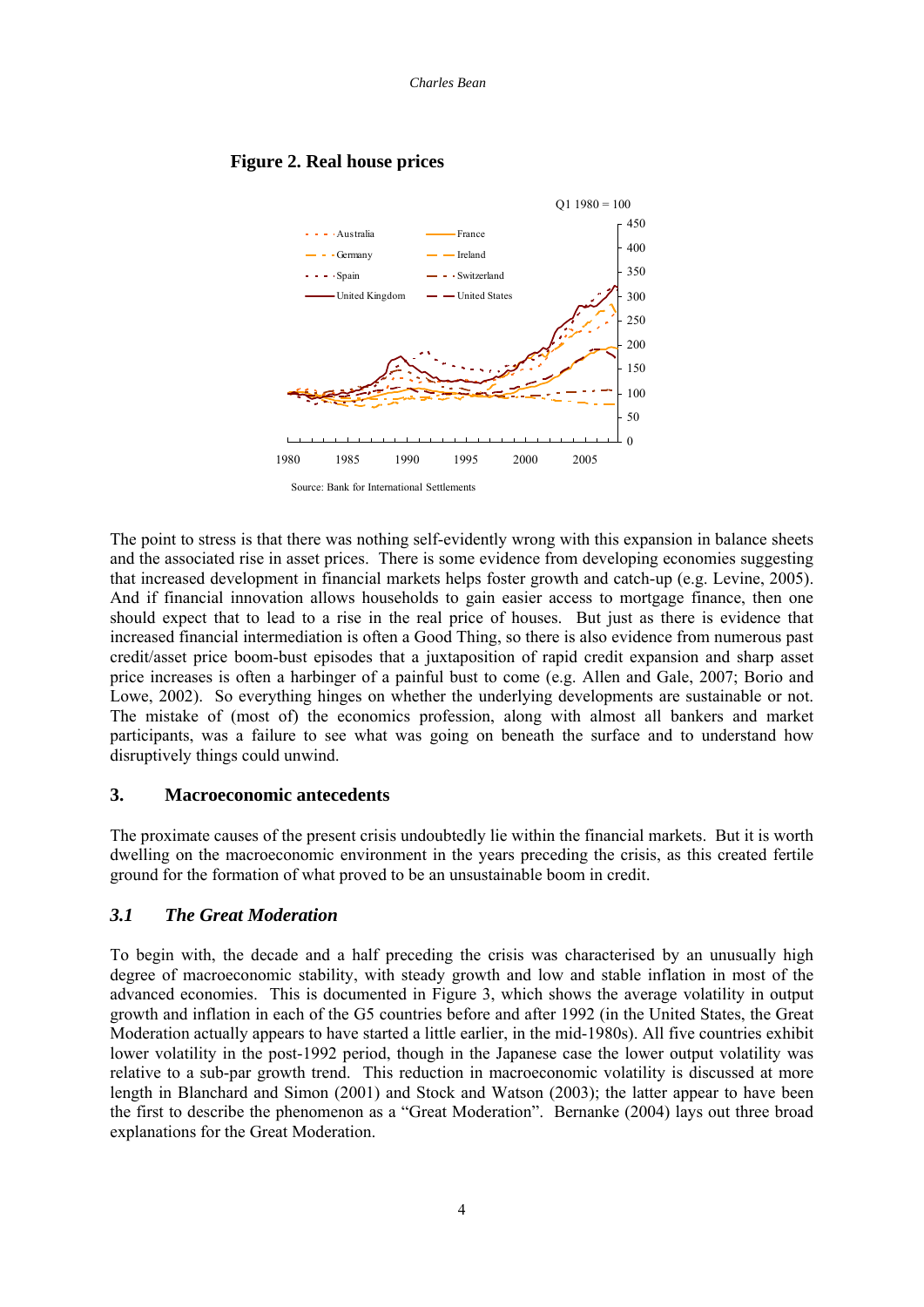

## **Figure 3. Output and inflation volatility in the G5**

First, it could just be a happy accident, if this was a period characterised by unusually small or benign shocks. In particular, the emergence of China and other emerging market economies as a source of cheap manufactured goods generated both an increase in global competition and a terms of trade gain for the advanced economies, resulting in a beneficial "tailwind", only mutating into a "headwind" towards the very end of the period as rapid global growth raised oil and other commodity prices (White, 2008).

Second, changes in economic structure could have reduced the macroeconomic impact of a given shock to aggregate demand or supply. Candidate structural changes include: the shift from manufacturing to services; tighter control of inventories leading to an attenuation of the inventory cycle (McConnell and Gabriel Perez-Quiros, 2000); increased competition in product and labour markets; and innovation in financial markets facilitating the dispersal of risk and an enhanced ability to smooth consumption (Dynan, Elmendorf and Sichel, 2006).

A final possibility is that better macroeconomic policies, including improved policy frameworks, had moved economies closer to the eponymous Taylor frontier tracing out the lowest achievable inflation volatility for a given volatility of the output gap (e.g. Romer and Romer, 2002; Taylor, 2008). In particular, earlier periods were bedevilled by monetary policies that had failed to anchor inflation expectations. But the pursuit of inflation targets and similar stability-oriented monetary policies by independent central banks seemed to have been more successful in anchoring inflation expectations.

Now if the Great Moderation was down to good luck, then improved macroeconomic performance was more likely to prove ephemeral. But if it was down to structural changes or better policy, there was more chance of it proving permanent. Moreover, if it was permanent, then part of the dividend from this reduced macroeconomic volatility should be a greater willingness to take on risk.

As it happens, the academic literature has so far failed to provide a clear answer on the relative contributions of the various explanations for the Great Moderation. Thus Cogley and Sargent (2005), Sims and Zha (2006), and Stock and Watson (2003) all ascribe a sizeable portion of the improved performance to good luck, while Clarida, Gali and Gertler (2000) and Lubik and Schorfheide (2004) put more weight on better policies. This inconclusiveness of the empirical literature in part stems from the fact that shocks are not measured directly, only their consequences. Thus what appears to be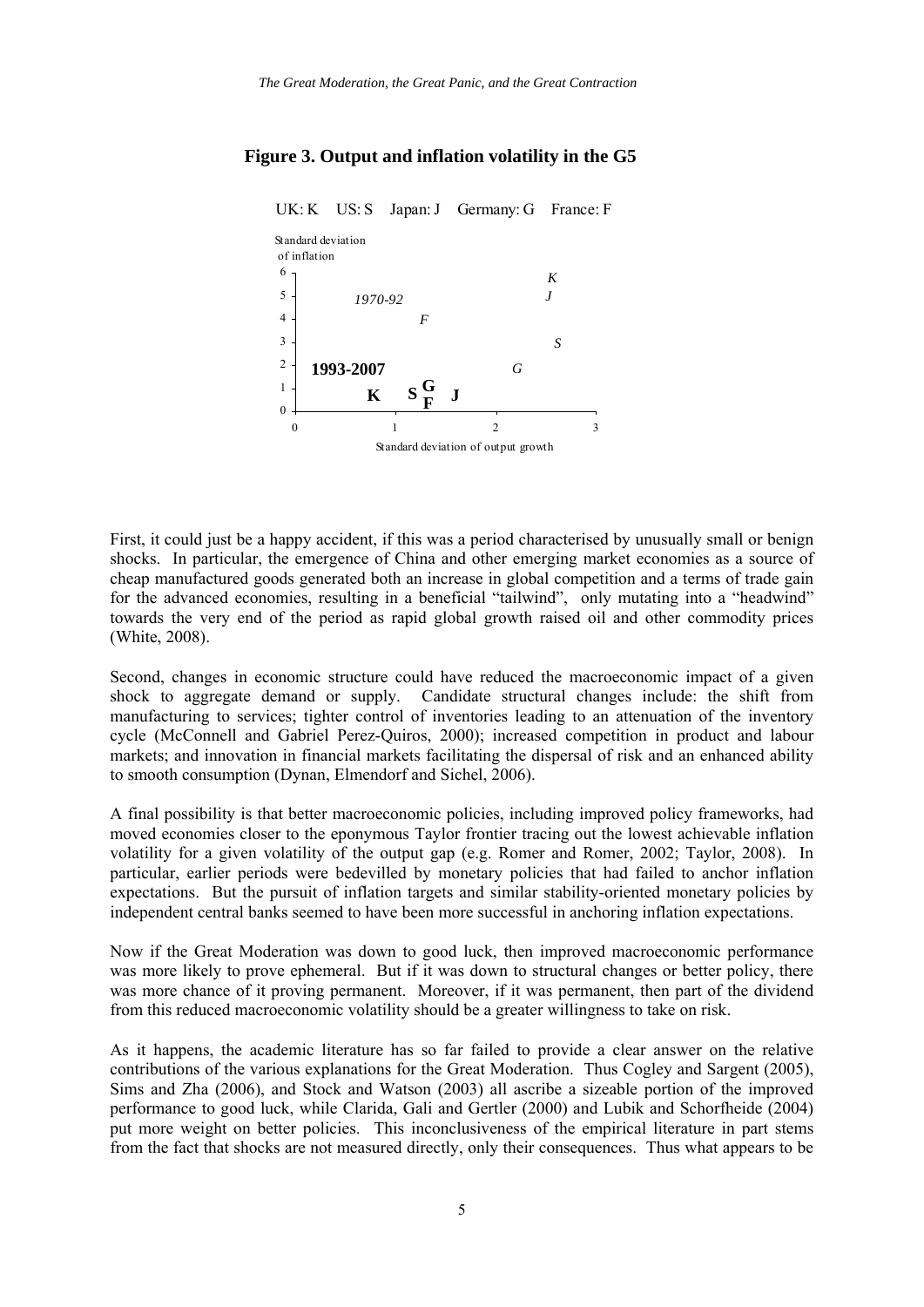good luck may in fact reflect the beneficial influence of structural changes or better policy in ameliorating their impact (Bernanke, 2004). See Benati and Goodhart (2009) for further discussion of this rather fundamental identification problem.

In any case, what matters is not what academics thought, but how market participants responded to these benign conditions. Market participants were faced with what is, in essence, a complex signalextraction problem: How much of the reduction in economic volatility was likely to be permanent? But whereas many such problems involve learning about the first moments of a distribution, this involved making inferences about higher moments. The longer such a period of low volatility lasts, the more reasonable it is to assume that it is permanent. But as tail events are necessarily rarely observed, there is always a danger of underestimating tail risks (see Barro, 2009, for a discussion of the macroeconomic implications of tail risks).

Certainly, measures of volatility implied from options prices suggest that the perceived risks in financial markets had shrunk to extremely low levels by 2006. Figure 4 plots the implied volatilities for US equities (VIX) and treasuries (MOVE); both exhibit a marked decline after 2003-4. There are two ways to rationalise this. One possibility is straightforward extrapolation into the future of the benign experience of the preceding few years. An alternative and complementary explanation is excessive faith in the ability of policy makers to maintain steady growth in the real economy. The FOMC's willingness to relax monetary policy aggressively in the wake of sharp asset price falls, coupled with its reluctance to raise interest rates to moderate asset price rises, may also have helped place a floor under expected asset prices (the so-called Greenspan Put; see Miller, Weller and Zhang, 2002).





A tendency of people to underestimate future risks during periods of good economic performance is a recurring theme in the history of financial markets. In part, this seems to be a mixture of a willingness or desire to believe that the world has changed for the better, and moreover to find ways to rationalise that belief – in other words, "this time is different". To that must be coupled a limited imagination – shared in this instance with regulators and central bankers – to see quite how badly things could go wrong. But when David Viniar, the Chief Financial Officer of Goldman Sachs, noted in August 2007 that they "were seeing things that were 25-standard deviation moves, several days in a row" it was a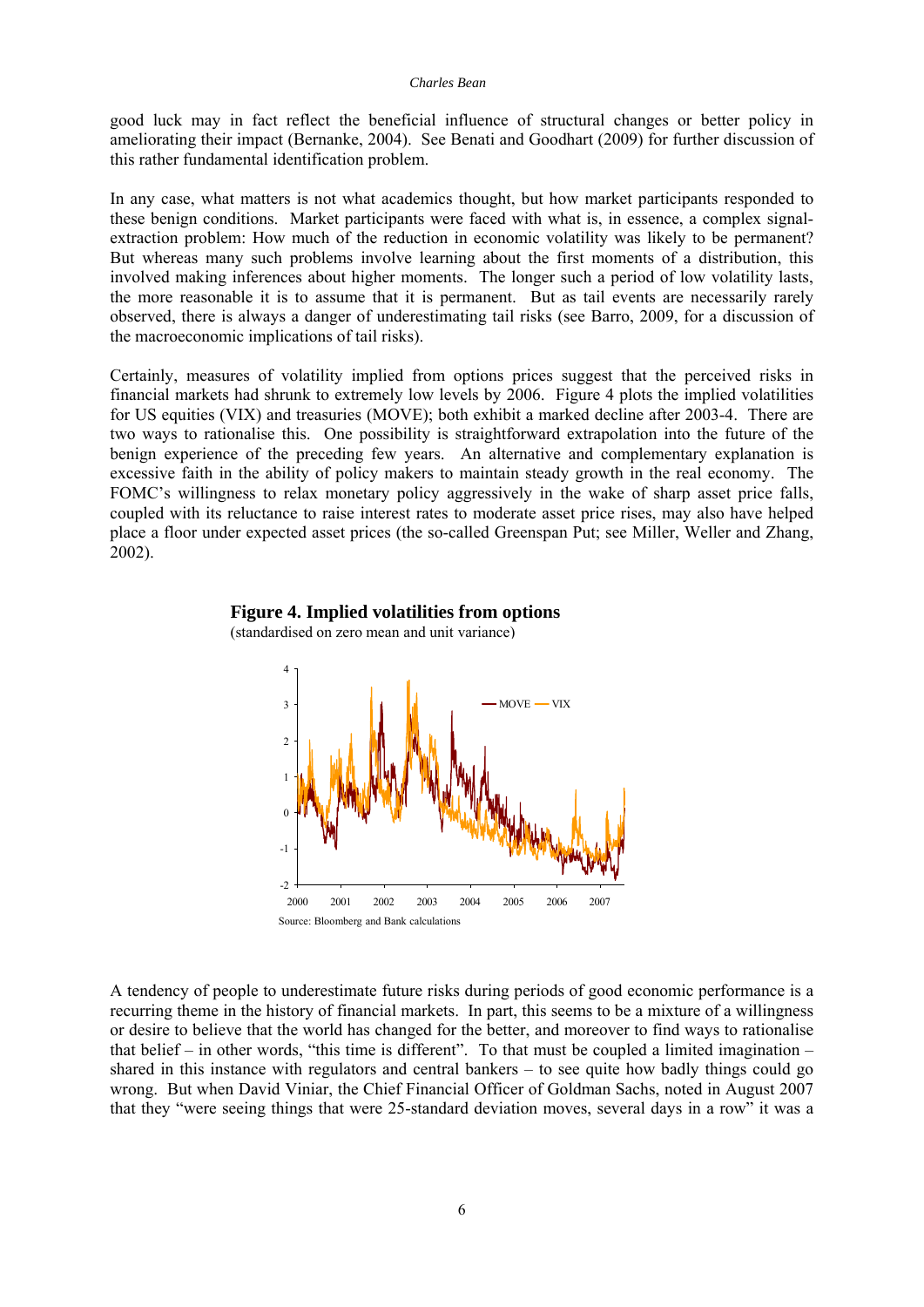sure sign that something was badly awry<sup>[1](#page-12-0)</sup>. Wrong, that is, not with the world, but rather with market participants' models of risk.

A particular feature of this underestimation of risk lay in the prevalent assumption that bad shocks were likely to be uncorrelated with each other. Thus the management of Northern Rock probably believed that if they were unable to roll over their short-term wholesale funding in the Asset-Backed Commercial Paper (ABCP) market, then they would still be able to find an alternative source of funds in the inter-bank market. As it happened, the same forces that led to a shutting down of the former in August 2007 also led to the closure of the latter at all but very short maturities. By the same token, many investors thought that they had purchased relatively safe securities because there were insured against default by the monoline insurers or through the purchase of CDS contracts. But that insurance was potentially worthless when large correlated losses occurred and the insurers proved to have insufficiently deep pockets. A systemic financial crisis is apt to generate the dysfunction of several markets simultaneously, making bad tail outcomes much more likely to occur than they appear when risks are treated as largely independent. That is a lesson thrown up repeatedly by financial crises, including most recently by the Tequila (1994), Asia (1997) and LTCM (1998) Crises. But it is a lesson that market participants seem to keep on forgetting.

## *3.2 Monetary policy*

-

Other macroeconomic features probably also played into the substantial growth in credit preceding the crisis. In particular, it has been argued that monetary policy was too loose over this period, especially in the United States (see Taylor, 2007). Figure 5 shows the difference between the policy rate and benchmark estimates of an appropriate policy rate derived from a Taylor rule. Notwithstanding the usual caveats about the construction of such benchmarks, the very low level of the Federal Funds rate relative to the Taylor rule from 2001 to 2005 in the aftermath of the collapse of the dot-com bubble is striking. Of course, the Federal Open Market Committee held rates this low for a reason, namely concerns that the United States might go on to experience a deflation of the sort experienced by Japan during its "Lost Decade". In order to mitigate that risk, it therefore not only cut the target Federal Funds rate to very low levels, but also committed to holding the policy rate at a low level for a sustained period so as to put further downward pressure on longer-term market interest rates.

But this is not the end of the story. A number of countries, most conspicuously China, chose to peg their currencies to the dollar. Consequently, monetary laxity in the United States was transmitted overseas, as those countries chose either to relax their own monetary policies to prevent a surge in capital inflows, or else to accumulate extra foreign reserves, which were then recycled into the US capital market, primarily as increased holdings of US treasuries. Moreover, highly elastic global supply associated with the availability of a large reserve army of labour from the rural sectors of China and India meant that global inflationary pressures remained subdued until constraints on the supply of commodities began to bite. Instead, much of the increase in liquidity showed up in global asset price inflation. Of course, this extra leg could have been avoided if the pegging countries had allowed their currencies to appreciate, or else pegged against a basket of currencies.

<span id="page-12-0"></span><sup>&</sup>lt;sup>1</sup> Dowd, Cotter, Humphrey and Woods (2008) calculate that, with a normal distribution, a 25-sigma daily event should occur about once in every 1.31 x  $10^{135}$  years; to put this in context, the universe is estimated to be just 12-14 billion years old!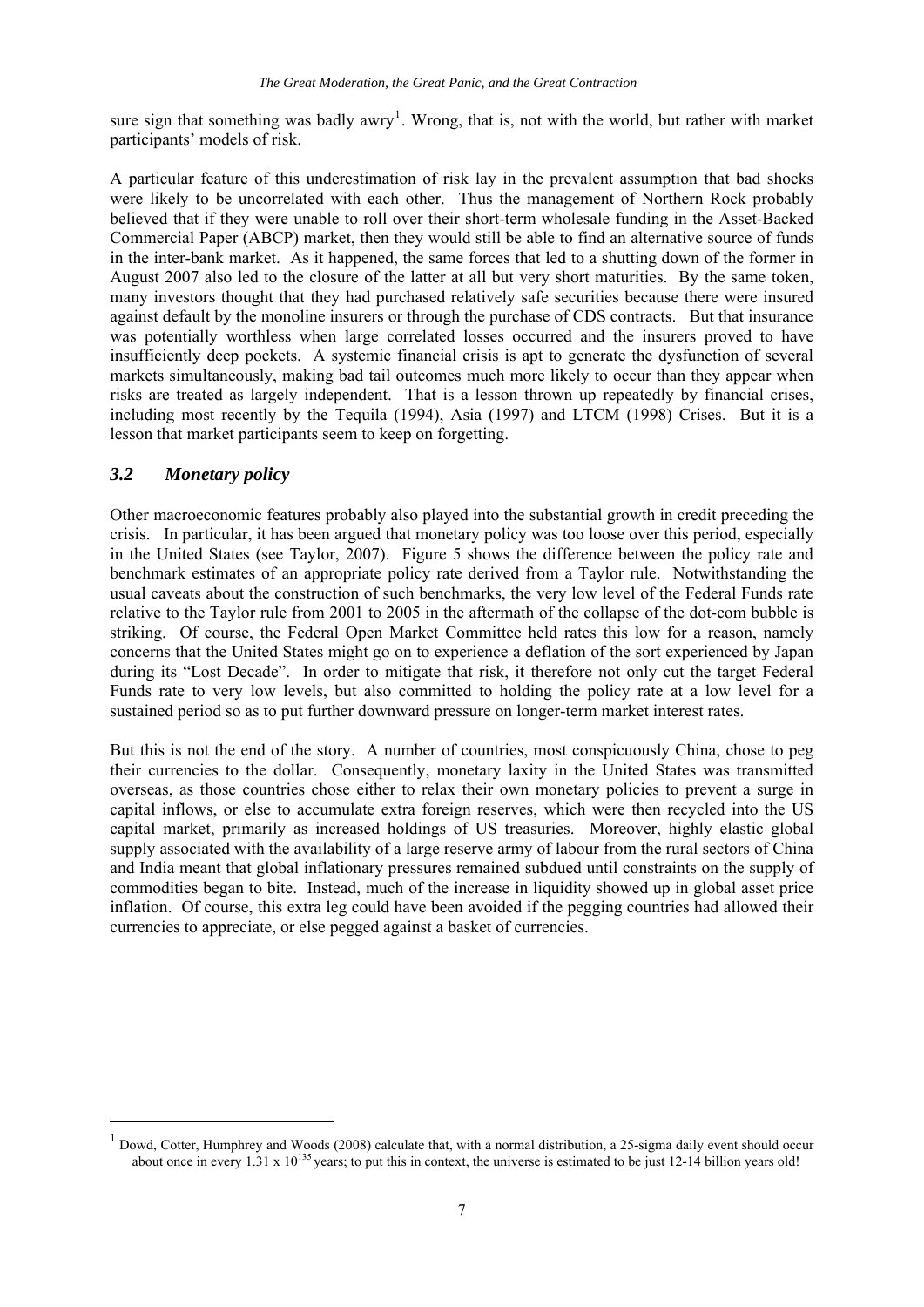



Figure 5 does not, however, suggest that policy rates were noticeably out of line with the Taylor benchmark in the euro area and the United Kingdom. And even in the United States, where more of a case can be made that policy rates were too low, inflation remained low well into the recovery from the downturn in the early part of the decade. So there was very little evidence of conventional overheating. Credit growth was nevertheless relatively rapid and asset price inflation – especially for real estate – elevated in all three jurisdictions. That led some – most notably White and colleagues at the Bank for International Settlements (Borio and White, 2003; White 2006) – to argue that, despite the stability of inflation, monetary policy was nevertheless too loose. Moreover, the credit/asset-price boom was storing up trouble for the future. Central banks should, they argued, therefore "lean against the wind" by holding policy rates higher so as to mitigate these risks, even though their inflation objectives might not be threatened. I return to this issue below in Section 6.

#### *3.3 Current account imbalances*

A third feature of the macroeconomic landscape was the counterintuitive pattern of current account deficits and surpluses and the associated flows of international capital. The rapid development and integration into the global market economy of China, India, Brazil and other emerging market economies might have been expected to lead to capital flows from the advanced countries into these economies in order to provide the investment to equip the extra workers being brought on to the global labour market. Instead, we saw China and some other emerging market economies running large current account surpluses and exporting capital, while countries such as the United States and the United Kingdom ran current account deficits and imported capital. These payment flows are documented in Figure 6, where the data have been smoothed by taking moving five-year averages in order to make the underlying trends clearer. In 2007, for instance, the US current account deficit stood at \$730 billion, while China's surplus stood at no less than \$372 billion.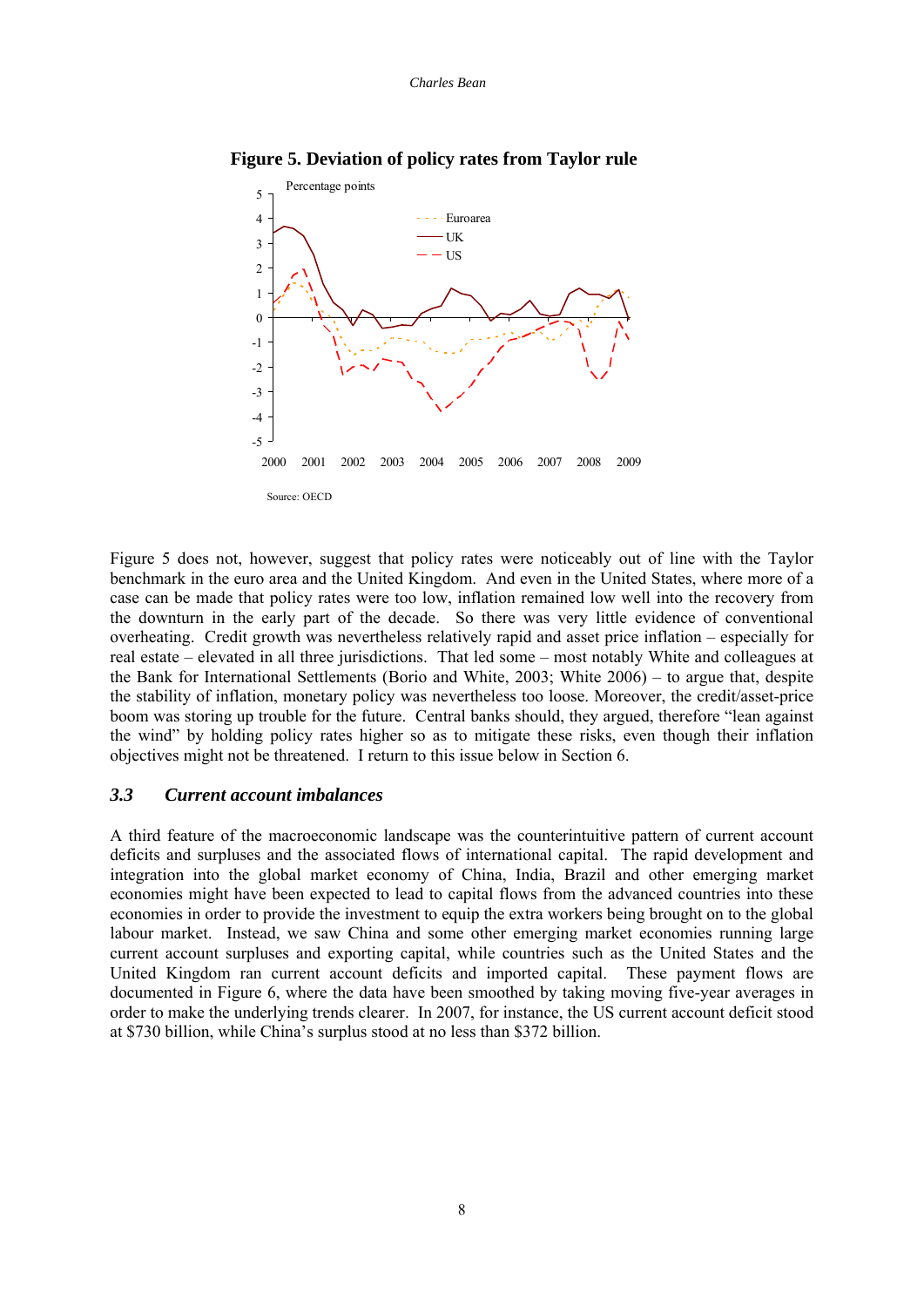**Figure 6. Current account balances**

## (% of GDP, 5-year rolling average) Source: IMF and national sources 1950 1960 1970 1980 1990 2000  $-1$ <sub>IK</sub>  $\equiv$   $\equiv$  US  $- -$  Japan - Germany  $- - \cdot$ China Percent of GDP

-8 -6 -4 -2  $\Omega$  $\mathcal{L}$ 4 6 8 10

A number of competing explanations have been advanced for this counterintuitive pattern of flows. First, Dooley, Folkerts-Landau and Garber (2004) argue that it simply reflects the juxtaposition of strong demand in the United States, coupled with China's adoption of an undervalued exchange rate in order to accelerate the development of its traded goods sector and to soak up labour from the rural areas; in other words, that it was an equilibrium outcome reflecting policy choices. Second, Bernanke (2005) lays the blame on a "savings glut" in the surplus countries resulting from the lack of an adequate household safety net in China, the accumulation of precautionary holdings of international reserves by several emerging market countries after the Asia crisis, and rational savings of the windfall gains from higher oil prices on the part of oil producers. Finally, a number of authors link the imbalances to imperfections in financial markets. Caballero, Farhi and Gourinchas (2008) argue that the United States holds a comparative advantage in the creation of "high quality" financial assets from real investments, leading to a direction of savings into the US financial markets. Mendoza, Quadrini and Rios-Rull (2009) suggest that the relatively greater depth of the US financial markets has resulted in a comparatively lower volume of savings there. And Song, Storesletten and Zilibotti (2009) propose that China's high savings and accumulation of foreign assets is a by-product of more productive enterprises facing restricted access to capital and needing to rely instead on internally generated finance.

Now while these flows are certainly likely to have added to the growth in credit, on the face of it they could only be a part of the explanation. For instance, the cumulative US current account deficit over the 2000-2007 period was \$4.7 trillion. Over the same period, the stock of household, corporate and government debt outstanding rose by \$14.4 trillion, more than three times as much. But it is possible that the global imbalances may have played into the credit boom through another route. Bernanke's savings glut hypothesis was advanced primarily as an explanation for the decline in long-term real interest rates observed during this decade, as shown in Figure 7. And that low level of real returns on government bonds in turn encouraged financial institutions to shift into other, riskier, assets that offered a higher return, including the burgeoning class of asset-backed securities – what came to be known as the "search for yield".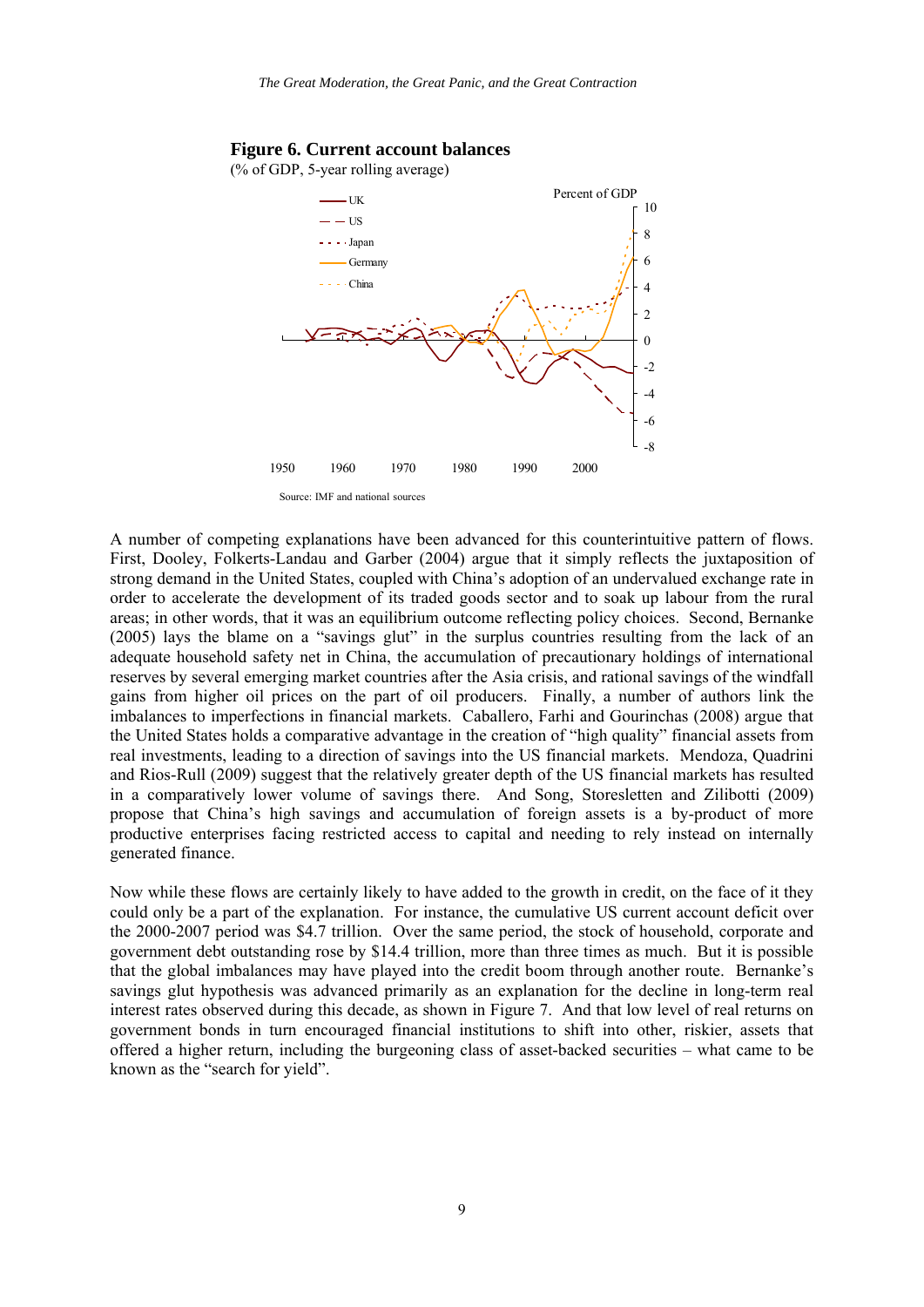

#### **Figure 7. Long-term real interest rates**

Source: Bloomberg and Bank calculations

There is relatively little research that sheds light on the precise contribution of the global imbalances to the credit/asset-price boom. As it happens, there is a noticeable inverse correlation across countries between house price inflation and current account positions (see Figure 8). But the causality could plausibly run from house prices, via demand, to the current account, as well as in the other direction. In fact, Granger-causality tests point to bi-directional causality, running both from current accounts to house prices and *vice versa*<sup>[2](#page-15-0)</sup>. That is consistent with some influence of the imbalances on asset prices. But the results could equally indicate that both are driven by a common underlying factor, such as the level of demand or the availability of credit.

#### **4. Financial market failings**

While the macroeconomic environment may have provided fertile ground for the credit/asset price boom to develop, to explain both the extent of the growth in credit and the magnitude of the subsequent crisis one also needs to dig down into what was happening inside financial markets. There, one finds a variety of incentive distortions and information problems that appear to have played a central role. (For much more on these and other failings that originated within the financial markets, see the contributions in Acharya and Richardson, 2009a.)

## *4.1 Distorted incentives*

1

Banks are vulnerable institutions because they make long-term loans with uncertain returns that are financed predominantly by short-term debt instruments and callable deposits. If creditors think that the borrowers will be unable to repay the loans, then there is every incentive for them to run. That is why banks are required to hold a buffer of capital and reserves large enough to absorb losses in most feasible states of nature.

<span id="page-15-0"></span> $2$  With four lags of each variable on the right-hand side and a full set of time and country fixed effect dummies for sixteen countries over the period 1975-2007, the *F*-statistic for the exclusion of house prices in the equation for the current account is 8.2, while the *F*-statistic for the exclusion of the current account in the house price equation is 4.2.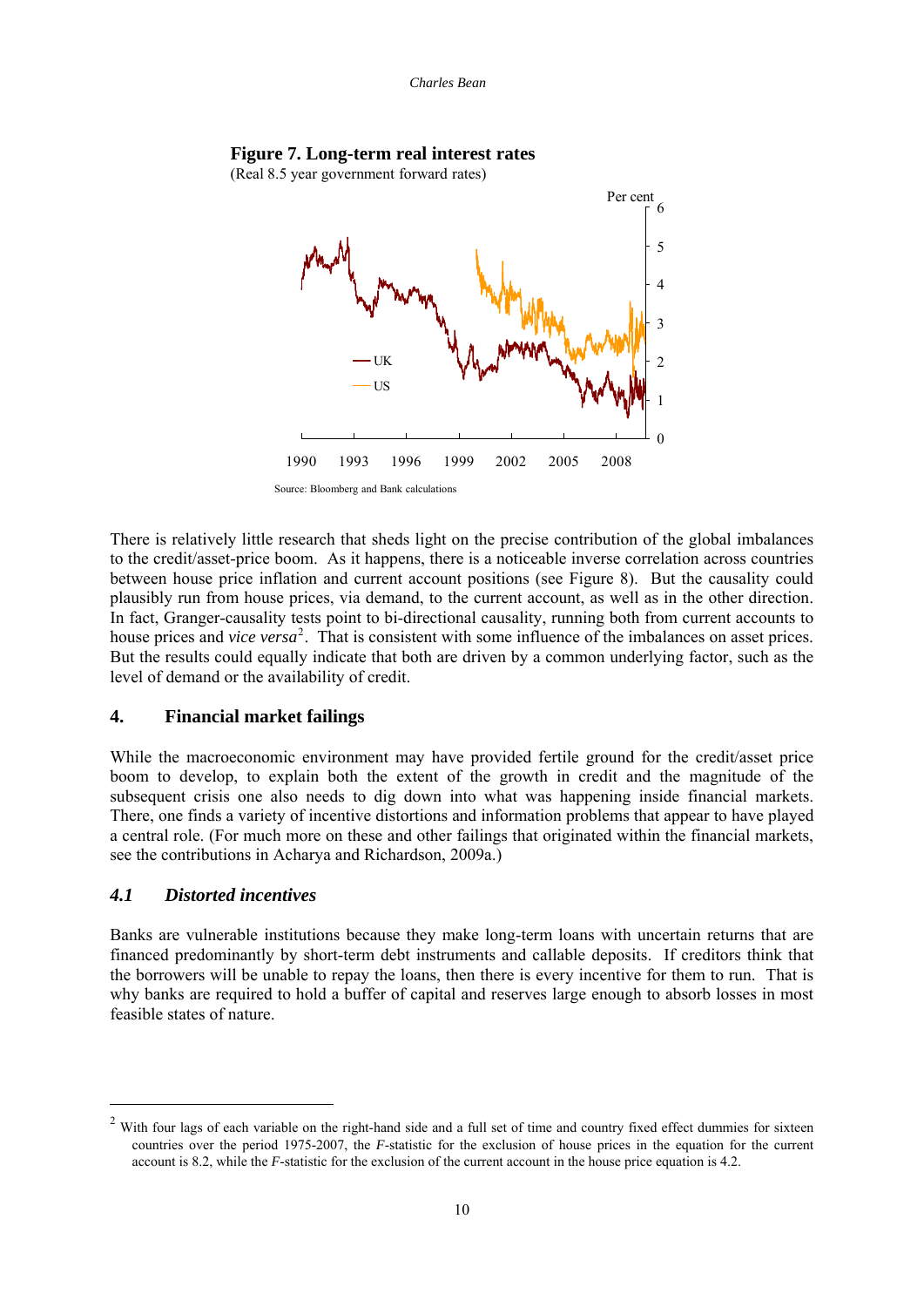

**Figure 8. Real house prices and current accounts**



Consider for a moment a very simple financial intermediary (a "bank") that can finance risky lending with either equity or debt, which here encompasses both deposits and credit market instruments. Assume that the bank pays  $R_D$  on its debt and earns (a stochastic)  $R_L$  on its loans, net of intermediation and monitoring costs. Then the return on its capital,  $R_K$ , is given by:

$$
R_K = (1+\lambda)R_L - \lambda R_D,
$$

where  $\lambda$  is the leverage (debt-to-equity) ratio. In the normal course of events, one would expect the return on debt to be an increasing function of leverage, as the greater the leverage, the greater the chance that the bank's capital will be wiped out in the event of low returns on the loans and it will be forced to default on part or all of the debt. Indeed, with symmetric information between bank and creditor, there should be no gain from raising leverage at all by virtue of the Modigliani-Miller theorem.

Aside from the privileged tax status of debt, there are a number of reasons why the Modigliani-Miller theorem does not apply to banks in practice. First, creditors – especially if they are households rather than sophisticated financial market participants – may not even factor in the implications of higher leverage for the possibility of default. Second, even those creditors who do understand the consequences of higher leverage may expect the debt to be partially or wholly underwritten by the state in the event of loss. That has, of course, been exactly what has happened during this financial crisis, with many governments extending the protection afforded to retail deposits, and in some cases also indemnifying wholesale creditors from any losses too. This would not matter if the cost of the implicit insurance provided by the state had been properly priced and passed back to the bank as an up-front charge varying with the degree of leverage. But that was not the case in practice. Third, and relatedly, creditors may believe that a bank will be deemed by the authorities to be too important to be allowed to fail, in which case the state may be forced to inject additional capital, ensuring that creditors are still repaid. (The recent proposal for contingent convertible bank bonds (CoCos), which convert to equity *before* the existing shareholders are wiped out, is an attempt to address some of these issues.)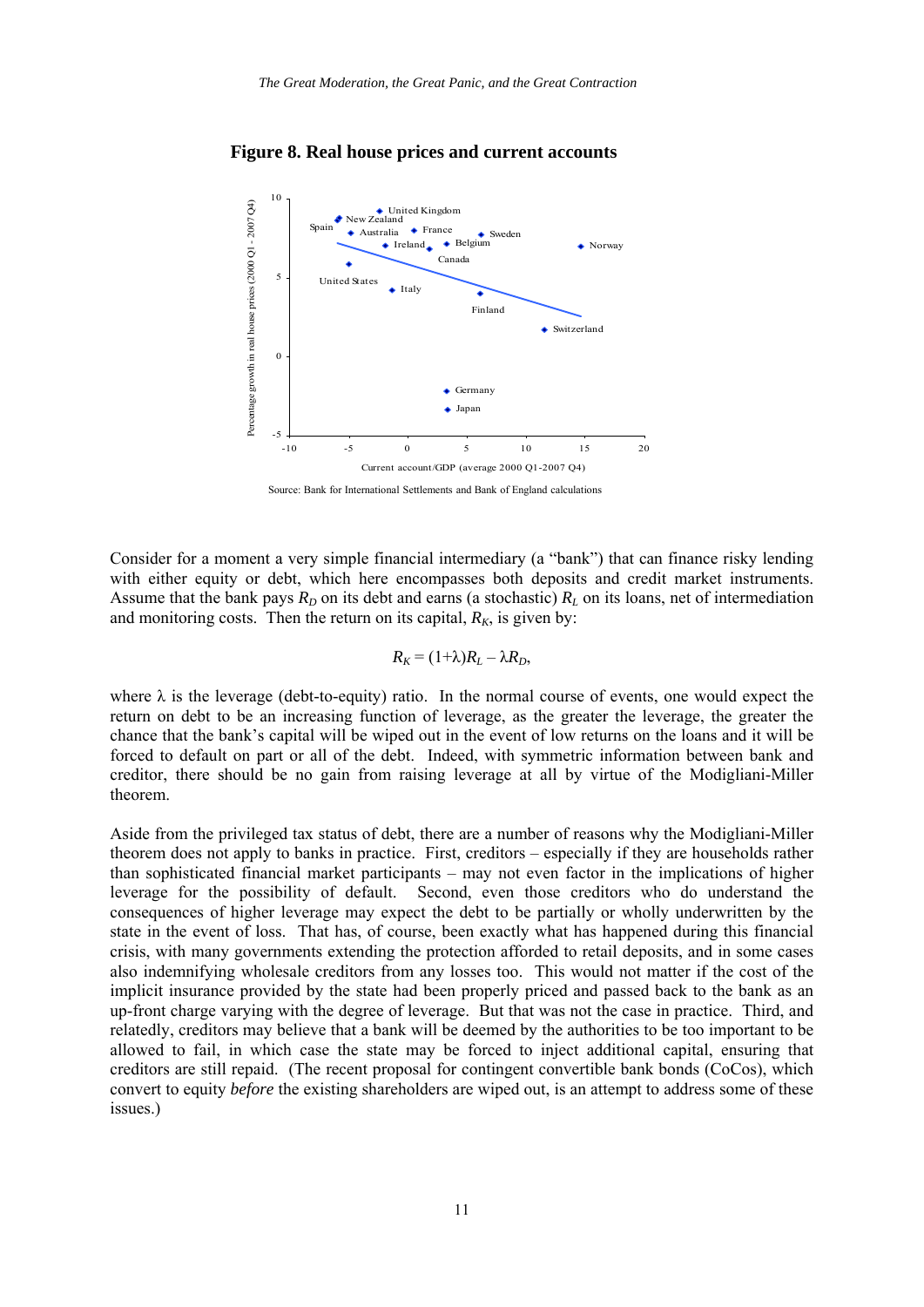For all these reasons, there is an incentive for the bank to raise its leverage, because it will not suffer an offsetting penalty on its cost of funding. Moreover, the lower the perceived uncertainty associated with the loans is, the more the bank can afford to leverage up, while maintaining the same uncertainty over the return on its capital. The stability of the Great Moderation thus further encouraged financial intermediaries to increase leverage.

These distortions are characteristic of banking systems everywhere. In addition, a number of distortions relating specifically to securitisation have figured in the crisis. Securitisation is attractive because once a bank has sold on its loans, and the attendant risks, it can then leverage fresh loans off its capital. And, as noted earlier, such distribution of risks should in principle be beneficial for the economy. Unfortunately, at least in its application over the past few years, securitisation also introduced a number of distortions.

First, a loan originator who can sell a loan on at par has less incentive to take care who he lends to. The much higher default rates on cohorts of US sub-prime loans originated in 2006 and 2007 compared with earlier years is a symptom of the reduced incentive for care in the extension of loans (see Figure 9). The originator needs to have enough "skin in the game" if he is going to exercise due diligence in loan origination.

#### **Figure 9. Defaults on US sub-prime mortgages**

0% 4% 8% 12% 16% 20% 24% 3 6 9 12 15 18 21 24 27 30 33 36 Months After Issuance 2001 2002 2003 2004 2005 2006 2007 Per cent

(Default rate by cohort of origination)

Second, the crisis revealed that many of the risks that securitisation was supposed to disperse had, in fact, remained either within the banking system, or else could be re-intermediated back into it during a crisis. Thus, the debt securities issued by one bank were frequently not sold on to investors outside the banking system, but were instead bought by the proprietary trading desks of other banks, leading to a network of cross-holdings of the underlying loans. That may make sense when the main risks are idiosyncratic to the loans originated by particular banks, but looks rather foolish when the risks are macroeconomic in nature and the returns on such securities are correlated.

Moreover, a considerable amount of the remaining risk was contained in institutions which, while not formally recognised as banks, engaged in exactly the same sort of maturity transformation, financing long-term assets by short-term debt instruments – the "shadow banking system". These included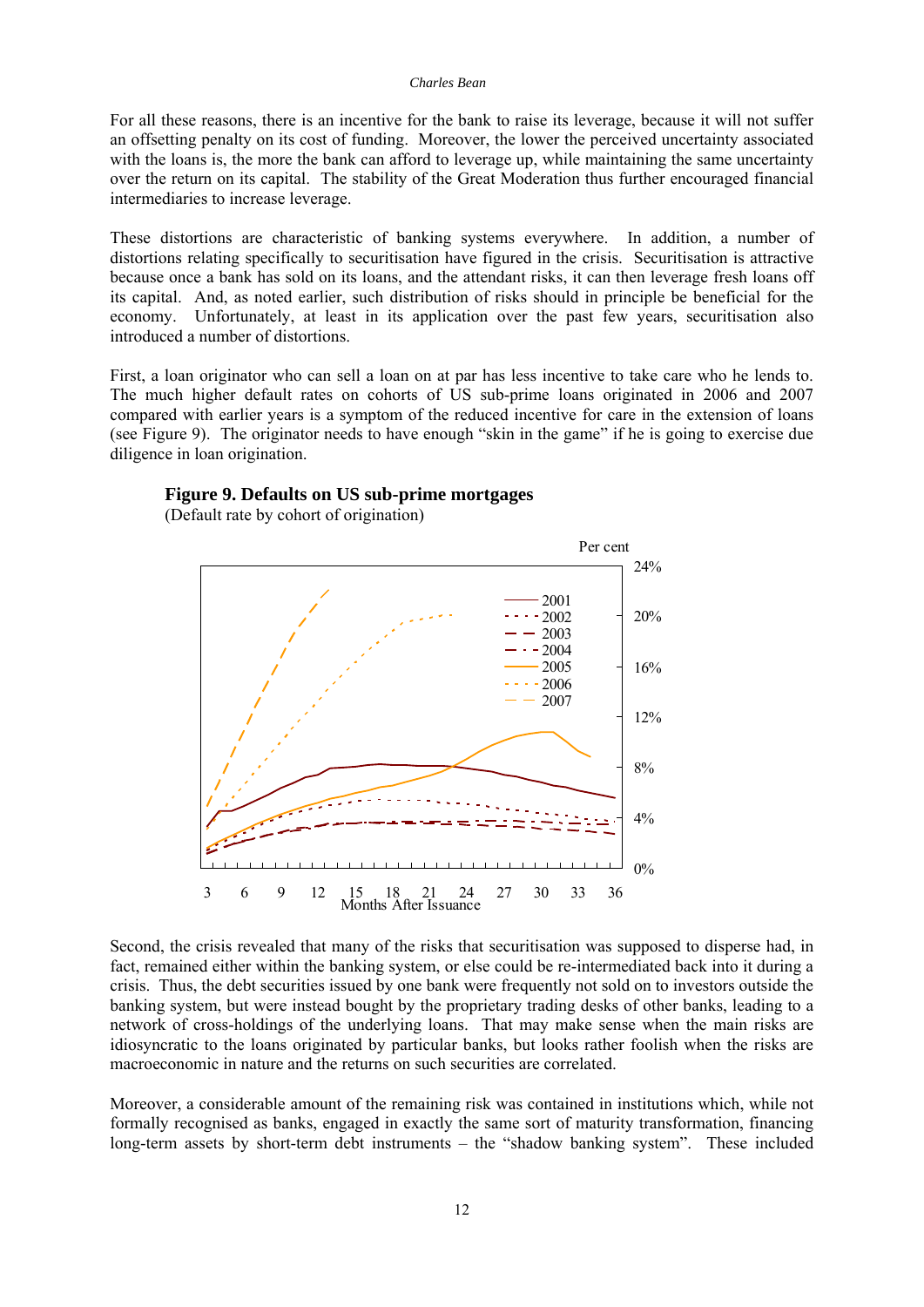entities such as conduits, which housed the securitised loans and then financed them by selling shortterm paper. But in many cases such entities held back-up credit lines with the originating bank, so that when funding difficulties arose, the securitised loans were in effect returned to the originating bank's balance sheet. And even where there was no formal obligation to act as a lender of last resort to an off-balance-sheet vehicle, originators frequently chose to provide back-up finance in order to protect their reputation in funding markets. For more on the failure of securitisation to transfer risks and its consequences, see Acharya, Schnabl and Suarez (2009).

The motive for setting up these off-balance-sheet entities was entirely one of regulatory arbitrage. In most jurisdictions, off-balance-sheet vehicles were not required to hold capital in the same way as a bank would if the loans were on their balance sheet. So it appeared to be a neat way to boost profits without having to raise more capital (Acharya and Richardson, 2009b). The Banco d'España, the Spanish banking supervisor, insisted however that Spanish banks would have to treat conduits and the like as on balance sheet for capital purposes. As a result, Spain did not see the mushrooming of offbalance-sheet vehicles that was seen in the United States and the United Kingdom. A good question is why other supervisors were not equally aware of the regulatory arbitrage taking place.

A third distortion lies in the nature of remuneration contracts. Incentive contracts that offer potentially unlimited upside rewards, but cap the downside losses, encourage traders to take on excessive risk. One unintended consequence of the financial innovation was that it enabled clever traders to create positions with considerable embedded leverage – that is, portfolios requiring little payment up front, but whose returns amplified changes in the value of the underlying assets. Traders then had a natural incentive to gravitate towards these types of highly risky instruments. A puzzle is why those who framed the contracts were not more aware that this might happen.

A related problem is that it is extremely difficult for management to observe the risk being taken on by their traders, particularly when innovative financial instruments have unusual return distributions. Take, for example, a deeply out-of-the-money option. This pays a steady income premium and has little variation in value when the underlying instrument is a long way from the strike price, but generates rapidly escalating losses in bad states of the world. In good times this looks like a highreturn, low-risk instrument. Only in very bad states of the world do the true risks being run become apparent.

## *4.2 Information problems*

Information problems have also been central to the crisis. Though ABS may sound simple, in practice they are anything but. A plain vanilla RMBS typically contains many thousands of underlying mortgages and even the documentation on them can run to a couple of hundred pages. Such instruments provide diversification, but unless the mortgages are fairly homogenous in nature, it may be difficult for an individual investor to monitor the evolution of the underlying risk exposure precisely. The problem is compounded in the Master Trust model of securitisation, under which the mortgage pool must continually be topped up to replace maturing mortgages, since the characteristics of new mortgage cohorts may differ from those of existing ones.

In addition, US RMBS contain embedded options that further complicate evaluation of their worth. Ordinary US mortgage loans are usually non-recourse in nature and offer the borrower the option both of early repayment and of default if the price of the house falls below the value of the loan, leaving the lender to recover what they can from re-sale of the house at an uncertain price. US sub-prime mortgages also embed an option for the lender. Essentially sub-prime mortgages are structured as a rolling sequence of short-term loans. After an initial two or three-year period, the interest rate typically rises sharply, so that the borrower has a very strong incentive to re-finance. The lender then has discretion over whether to offer such a new and more affordable loan, depending on whether house prices have risen or not; see Gorton (2008) for further details. As a consequence of these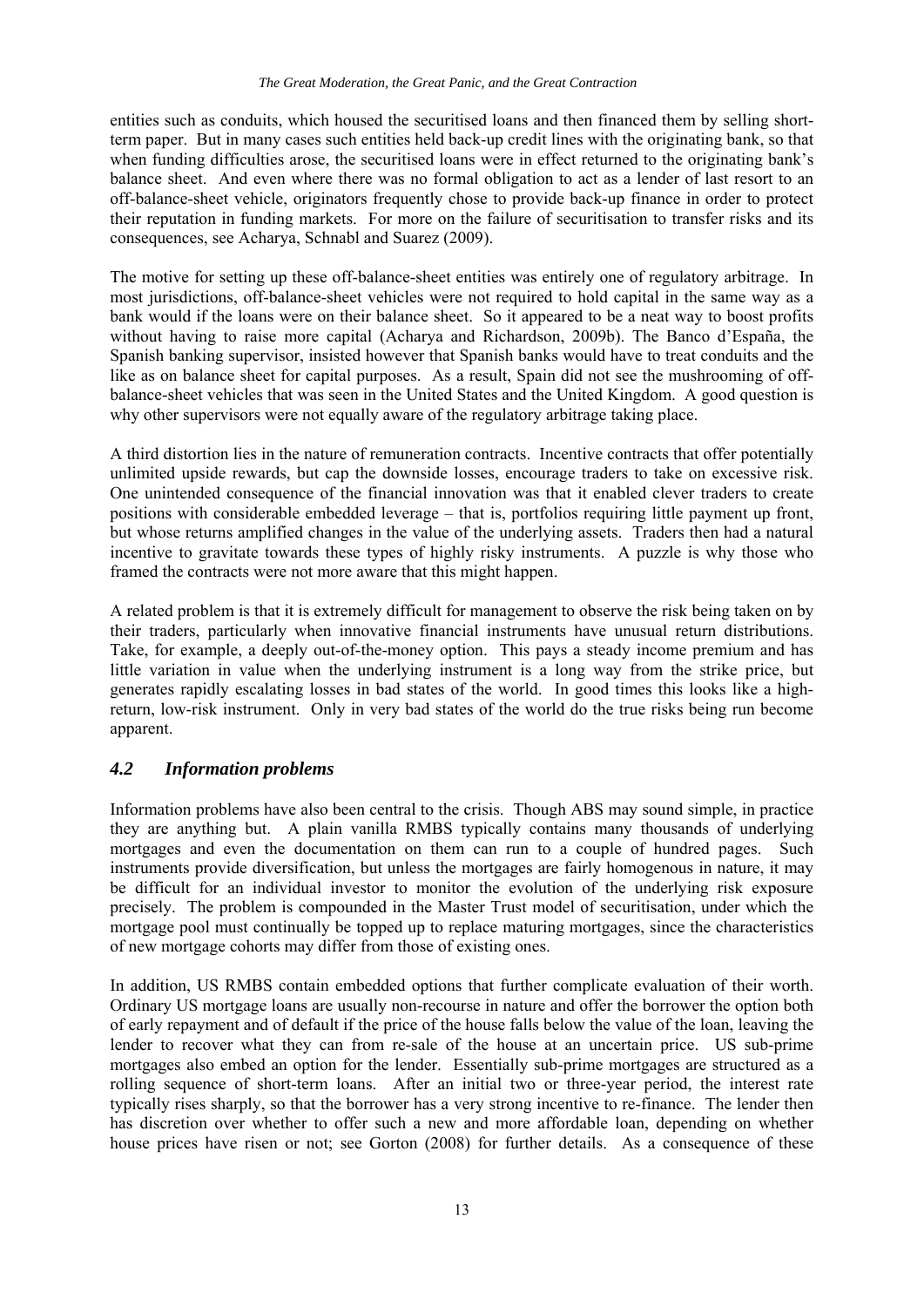embedded options, RMBS, particularly those comprising sub-prime mortgages, have a rather complex pay-off structure that depends on the evolution of house prices, and are both tricky to price and difficult to monitor.

CDOs have yet more complex pay-off structures. As noted earlier, these re-package the payoffs in bundles of MBS into an ordered hierarchy of other securities, with each tranche only bearing losses once tranches above it have been wiped out. The pay-offs on these assets are therefore highly nonlinear in the underlying risks – they behave very much like catastrophe bonds. As a consequence, the prices of these securities are apt to drop sharply once the expected losses on the underlying mortgages reach a certain point. This has indeed been a feature of the crisis, as illustrated in Figure 10, which shows the values of the ABX indices for differently-rated tranches of such MBS. The lowest rated tranches (BBB- and BBB) rapidly lost almost all their value during the early stages of the crisis as conditions worsened, followed subsequently by the higher rated tranches (A and AA). Even the AAArated tranche, which investors presumably bought on the premise that it offered pretty safe returns, lost a fifth of its value in the period following the collapse of Lehman Brothers.



**Figure 10. Prices on CDO tranches**

Source: ABX.HE indices from JP Morgan Chase and Co

A typical CDO comprises a large number of RMBS from a variety of originators. On the face of it, this might seem like a good thing as it creates diversification. However, it is even harder to monitor the underlying risks than with a plain vanilla RMBS. That may not matter too much when defaults are low and only the holders of the first, equity, tranche suffer any losses. But once defaults rise materially, it matters a lot what such a security contains. And with highly non-linear payoffs, returns can be extremely sensitive to small changes in underlying conditions.

When defaults on some US sub-prime mortgages originated in 2006 and 2007 started turning out much higher than expected, there was a realisation that losses on some of these securities could be much greater than previously believed. And a growing realisation of the informational complexity of these securities made them difficult to price in an objective sense. Essentially, investors switched from believing that returns behaved according to a tight and well-behaved distribution to having very little idea about the likely distribution of returns – in effect, a state of Knightian uncertainty (Caballero and Krishnamurthy, 2008).

A further information problem arose out of the interconnected nature of modern financial markets. Banks, when they appear at all in economic models, usually just exist to transfer funds from savers to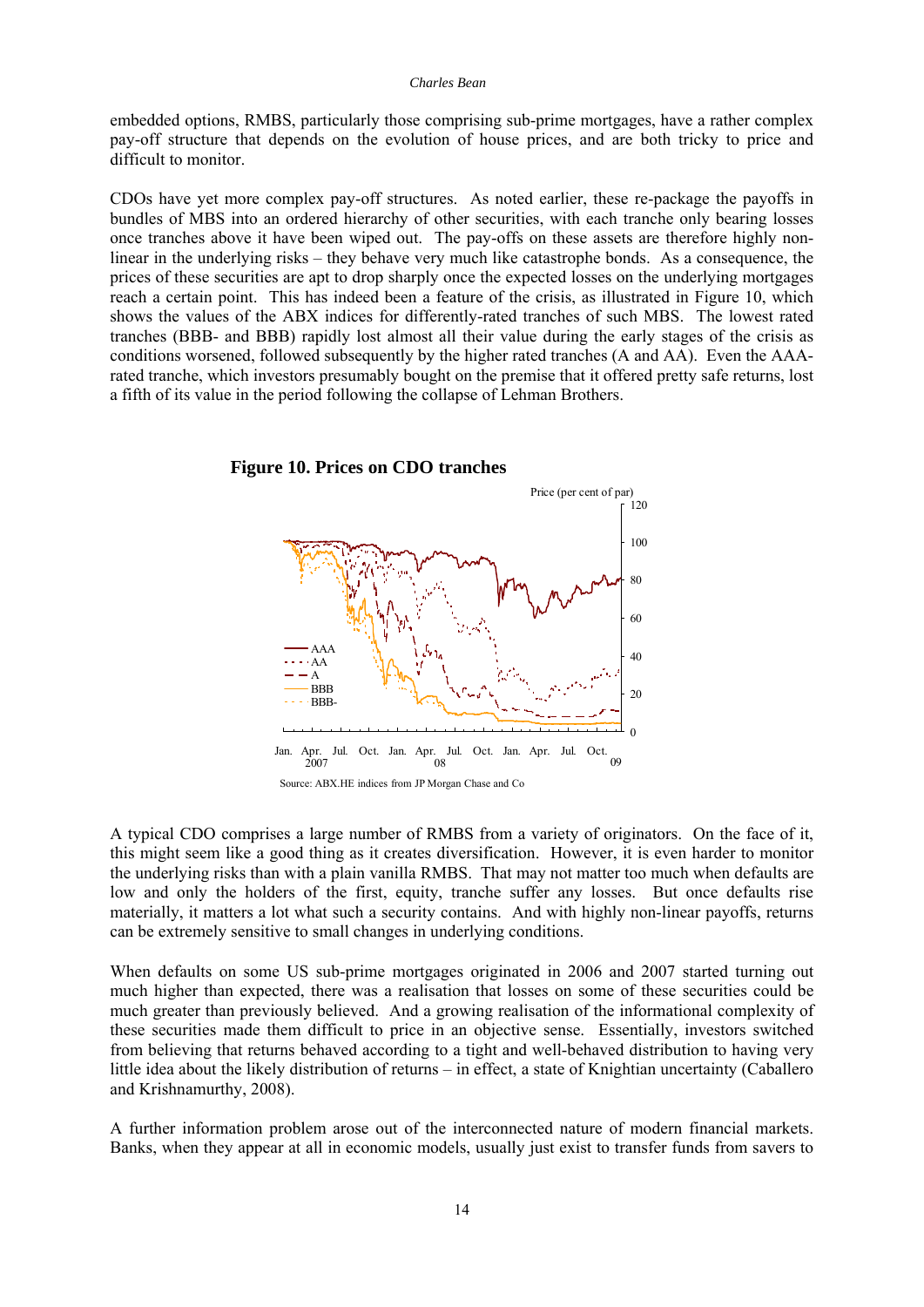borrowers and to monitor the latter. But the reality is a high degree of exposure of financial institutions to *each other* as a result of interbank loans, holdings of CDS written by other parties, holdings of securities issued by other parties, and so on. In normal times, one does not need to know much about a counterparties' risk exposure. But, when there are doubts about the solvency of a major institution, a creditor needs to know not only his own exposure to that institution, but also about the exposure of his *other* counterparties. And the information problems multiply when more than one institution is at risk of insolvency.

The collapse of Lehman Brothers was critical. Prior to that – and particularly in the light of the earlier rescue of Bear Stearns – such an institution was seen as being too big and interconnected to fail. But the inability of the US authorities to put together a viable rescue plan, together with growing doubts about the effectiveness of the Troubled Asset Relief Program (see Taylor, 2009), sharply raised the likelihood that a whole range of other financial institutions might fail too. Evidence of this can be seen in the behaviour of major bank CDS spreads, shown in Figure 11. These rose especially sharply after the collapse of Lehman's; note also the rise and subsequent fall earlier in the year, around the time of the rescue of Bear Stearns. Moreover, the prospect of having to make significant default pay outs called into question the solvency of a major provider of that insurance, American International Group (AIG).



**Figure 11. Five-year senior CDS spreads for major banks**

The bottom line of all this is that the information requirements for managing risk effectively escalated sharply at the same time as investors also realised that the distribution of prospective returns on a range of ABS was a great deal worse than previously believed. So it was not surprising that there was a rush for the exits and a drying up of wholesale funding to institutions that were thought to be at all vulnerable; in other words, a wholesale run took place (see Uhlig, 2009, for a model of such a run). Moreover, attempts to cope with that by selling off assets ran into an adverse selection problem: if someone was selling an asset, then perhaps that indicated that they knew it was a "lemon". And even the revelation that the central bank was acting as a Lender of Last Resort by providing liquidity support, far from solving the problem, could be interpreted as a negative signal about an institution. That was the case in September 2007 with Northern Rock, when the public revelation of a Bank of England credit line triggered the first significant retail run on a UK bank for more than a century.

As a result, at times such as the "Little Panic" of August 2007 as well as the "Great Panic" of September-October 2008, the markets for a whole range of securities closed completely and investors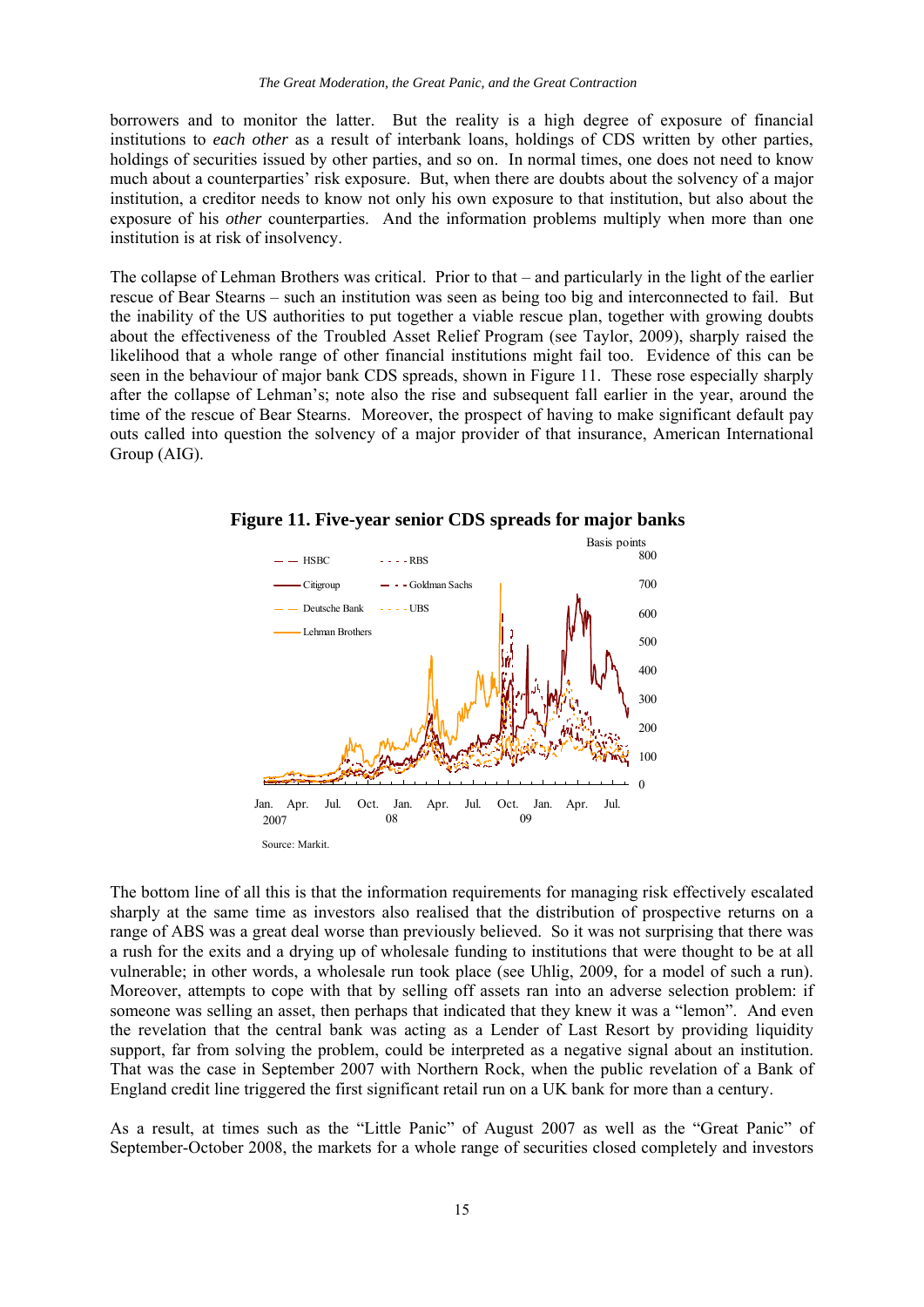sought safety in liquid government assets. An indication of these pressures is provided by the spread between bank funding costs and equivalent maturity government debt. Figure 12 shows the threemonth US Treasury Bill and three-month Eurodollar rates, together with the implied spread between them. Periods of heightened funding pressures on banks include: the outbreak of the crisis in August 2007; the scramble for funding as the subsequent year-end approached and banks sought to dress their balance sheets; around the time of the rescue of Bear Stearns in spring 2008; and especially after the collapse of Lehman's in October 2008. And even when confidence appeared to improve somewhat, ABS markets generally remained dysfunctional.





Source: Bloomberg

1

#### **5. Amplification and propagation**

The presence of incentive distortions and information problems helps explain why the crisis happened. But why has the impact has been so great? Back in 2007, the US Federal Reserve estimated the unexpected losses associated with the sub-prime mortgage market would be of the order of \$50 billion<sup>[3](#page-21-0)</sup>. By October 2009, the IMF were putting the global write-downs in banks and other financial institutions on credit originated in mature markets at no less than \$3.4 trillion over 2007-2010 (IMF, 2009a)! Alongside the escalation of expected losses, there has also been a sharp and internationally synchronised slowdown in global growth – the "Great Contraction" – that will almost certainly turn out to have been the sharpest in the post-war period, together with an unprecedented contraction in world trade (see Figure 13). The IMF has put the shortfall in advanced country GDP, relative to potential, to be of the order of around \$2.2 trillion by 2010. How could this come about?

The first thing to be said is that much more was involved than the imprudent extension of loans to a few poor US households. Rather, the unexpected losses on sub-prime mortgages and assets backed by them acted as a trigger for generalised doubts about the viability of a whole class of assets and a

<span id="page-21-0"></span><sup>&</sup>lt;sup>3</sup> Testimony by Ben Bernanke to the US Senate Banking Committee, 19 July 2007.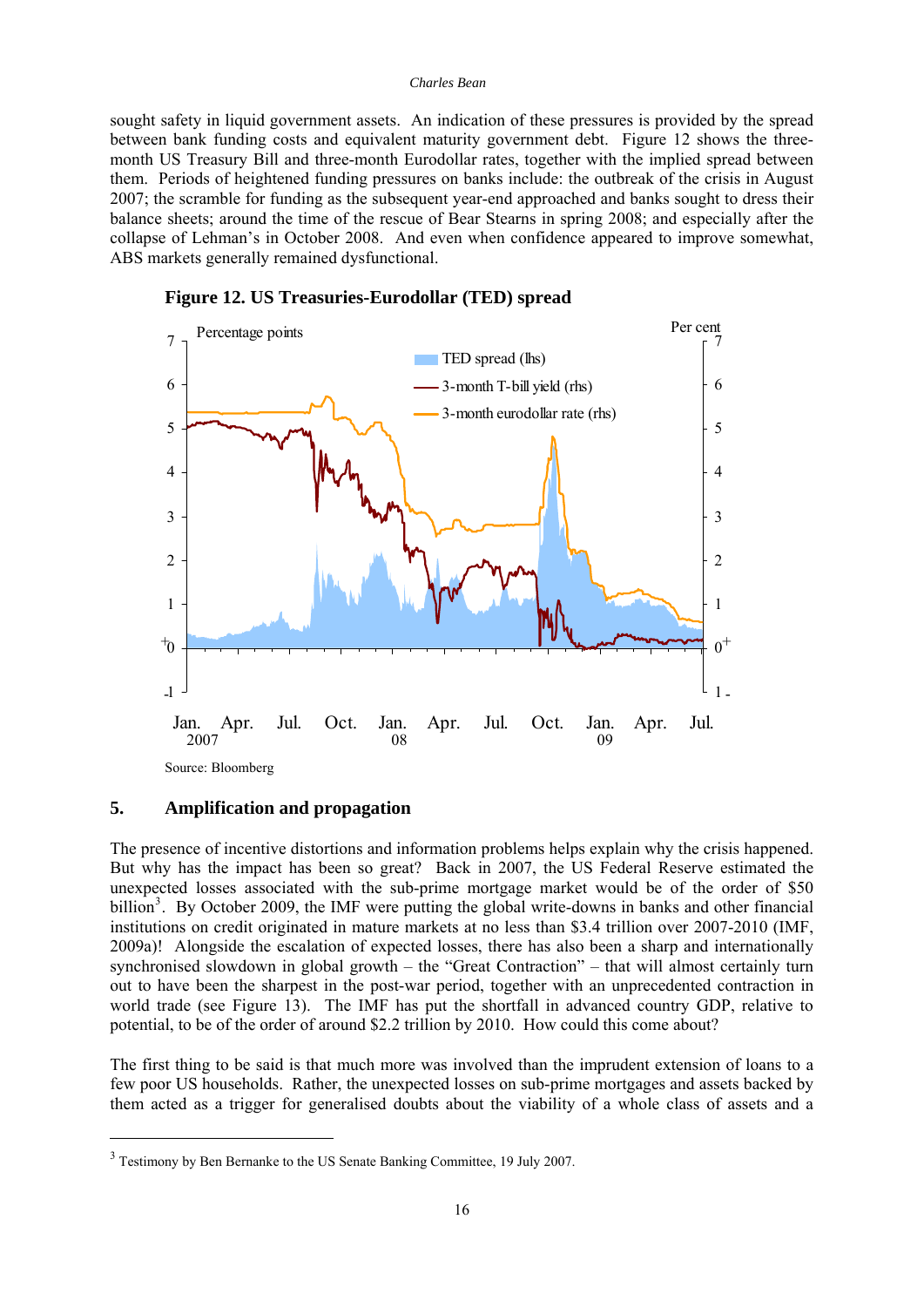general reappraisal of risk premia, which had become unduly compressed at the tail end of the Great Moderation. So the fundamental shock was really a much larger one.



**Figure 13. World GDP and trade growth**

Source: IMF World Economic Outlook

A number of amplification and propagation mechanisms have, however, also kicked in. Some of these feedback loops have operated entirely within the financial sector. The most obvious is that the withdrawal of funding and/or the need to maintain adequate capital ratios prompted fire sales of assets. But if there is great uncertainty about the fundamental value of an asset, or there is a suspicion that the seller may have chosen to sell it because they know it is a lemon, then prices are likely to have to fall a long way before buyers step forward. That is particularly so if potential buyers are concerned about their own access to funding and therefore wish to remain in safe and liquid assets. But given the use of mark-to-market accounting to value trading books, the falls in asset prices then worsens the balance sheets of other institutions. That in turn reduces their capital ratios, aggravating their problems in raising funds and generating a further round of asset sales.

Further amplifying mechanisms arise as a consequence of leveraged positions. The net worth of a leveraged investor deteriorates much faster than his gross worth when asset prices fall, as all of the loss is scored against capital. Thus even to hold leverage constant requires substantial asset sales, further depressing asset prices. For instance, an investor with \$100 million of assets financed by \$10 million of capital and \$90 million of debt who experiences a \$5 million loss in asset value would have to sell \$45 million of assets and redeem an equivalent amount of the debt to restore his original leverage ratio. Brunnermeier (2009) refers to this as a "loss spiral". In fact, things are even worse than this because lenders typically expect borrowers to fund a larger fraction of an investment themselves in such circumstances, reinforcing the downward spiral. Adrian and Shin (2008) report empirical evidence to support this, finding that the leverage ratio of the five large US investment banks is strongly correlated with the size of their balance sheets.

Now it was noted above that once counterparty risk becomes a material concern, it is not only the state of an intermediary's immediate counterparties' balance sheets that matter, but also the state of those counterparties' counterparties balance sheets, and so on. In practice, what used to be a very simple process of intermediating funds between savers and borrowers has evolved into a highly complex network, which is both difficult to comprehend and a major source of uncertainty. This complexity is illustrated in Figure 14, which shows the exposures between the 24 largest UK banks at the end of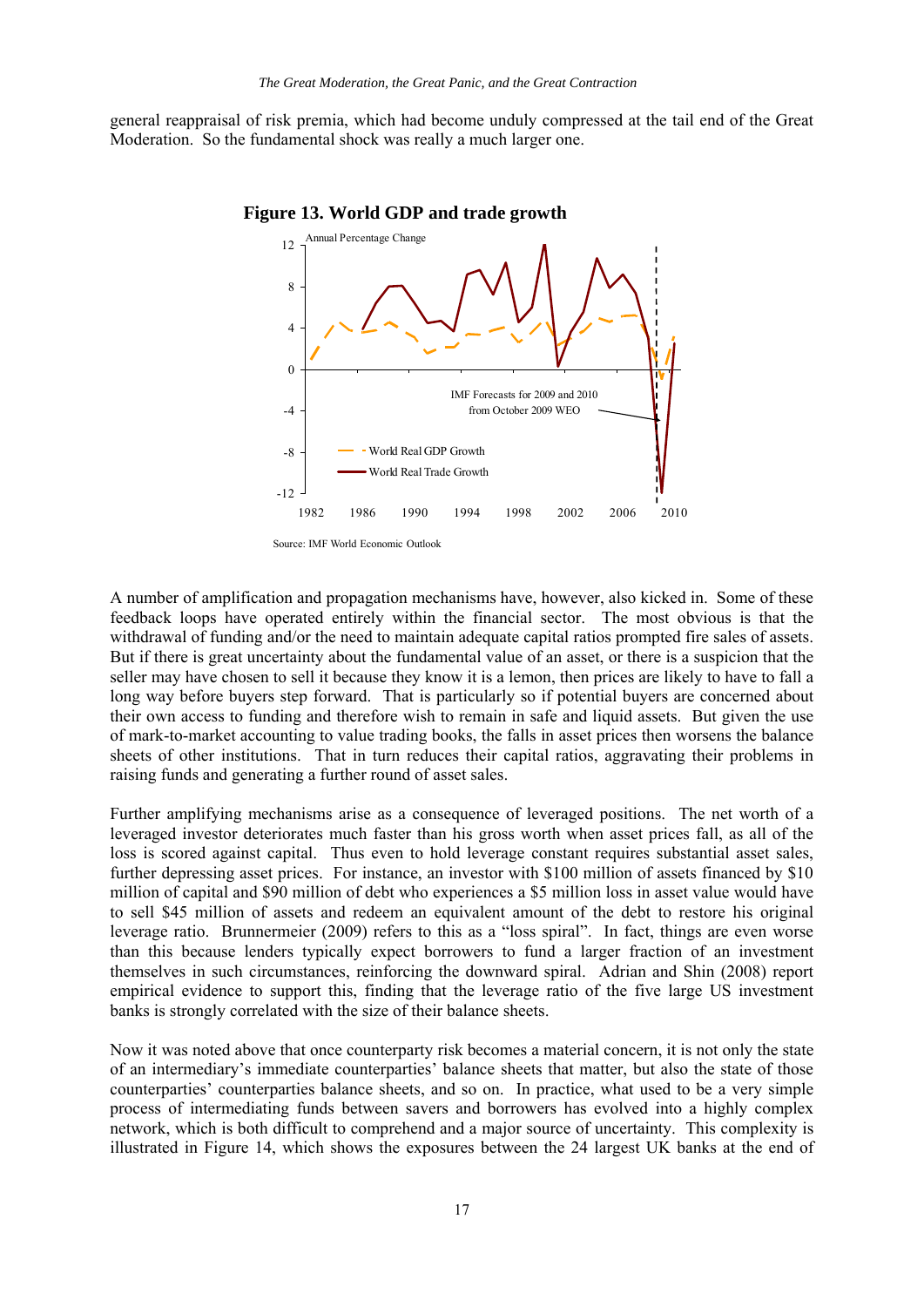2009 Q2. (An equivalent network map for the major global banking entities would be even more revealing, but unfortunately the necessary data is not readily available.)



#### **Figure 14. Network of large exposures between UK banks**

Note: A large exposure is one exceeding 10% of a lending bank's eligible capital. Each node represents a bank, with the size scaled in proportion to the sum of the total value of exposures to that bank and the total value of exposures of that bank to others in the network. The thickness of a line connecting two nodes is proportional to the value of the bilateral exposures between that pair of banks. Data source: FSA returns for 2009Q2

The raw data underlying this map, drawn from regulatory returns, is the value of "large" exposures of bank A to bank B and *vice versa*, where "large" is defined as exceeding 10% of the debtor bank's eligible capital. Each node represents a bank, with the size of the node scaled in proportion to the sum of the total value of exposures to that bank and the total value of exposures of that bank to others in the network. The thickness of the line connecting any two banks is then proportional to the total value of the bilateral exposures between that pair of banks. The complexity of the network of cross-bank exposures is immediately apparent.

In the first instance, any losses that arise will be scored against an institution's capital. But when it reaches the point of default, the losses cascade through the network until they reach intermediaries with enough capital to absorb them. And default itself amplifies losses in the network, most obviously through direct bankruptcy costs, but also through fire sales of the sort mentioned earlier. Moreover, when entities are highly leveraged, they will have only limited capacity to absorb losses, making such a cascade of defaults more prone to occur. A similar network dynamic can occur when institutions are hit by a payment shock, such as the drying up of wholesale funding that occurred at the start of the crisis and again around the time of the collapse of Lehman's.

The analysis of the behaviour of such financial networks is still very much in its infancy (for more, see Haldane, 2009). But a key point material to regulatory design is that some types of network will be inherently more stable than others, depending on both the nature of the network and the obligations on its members. For instance, a network where all institutions are of similar importance and exposures are evenly spread is likely to be relatively stable, as the consequences of an adverse shock to any one institution will be spread widely and thinly. In contrast, as we saw with the collapse of Lehman's, networks in which there are a relatively small number of key players are potentially very susceptible to the failure of a key player. By the same token, a network in which exposures are collateralised or can be netted across the system will be more stable than one where gross exposures are forfeited in the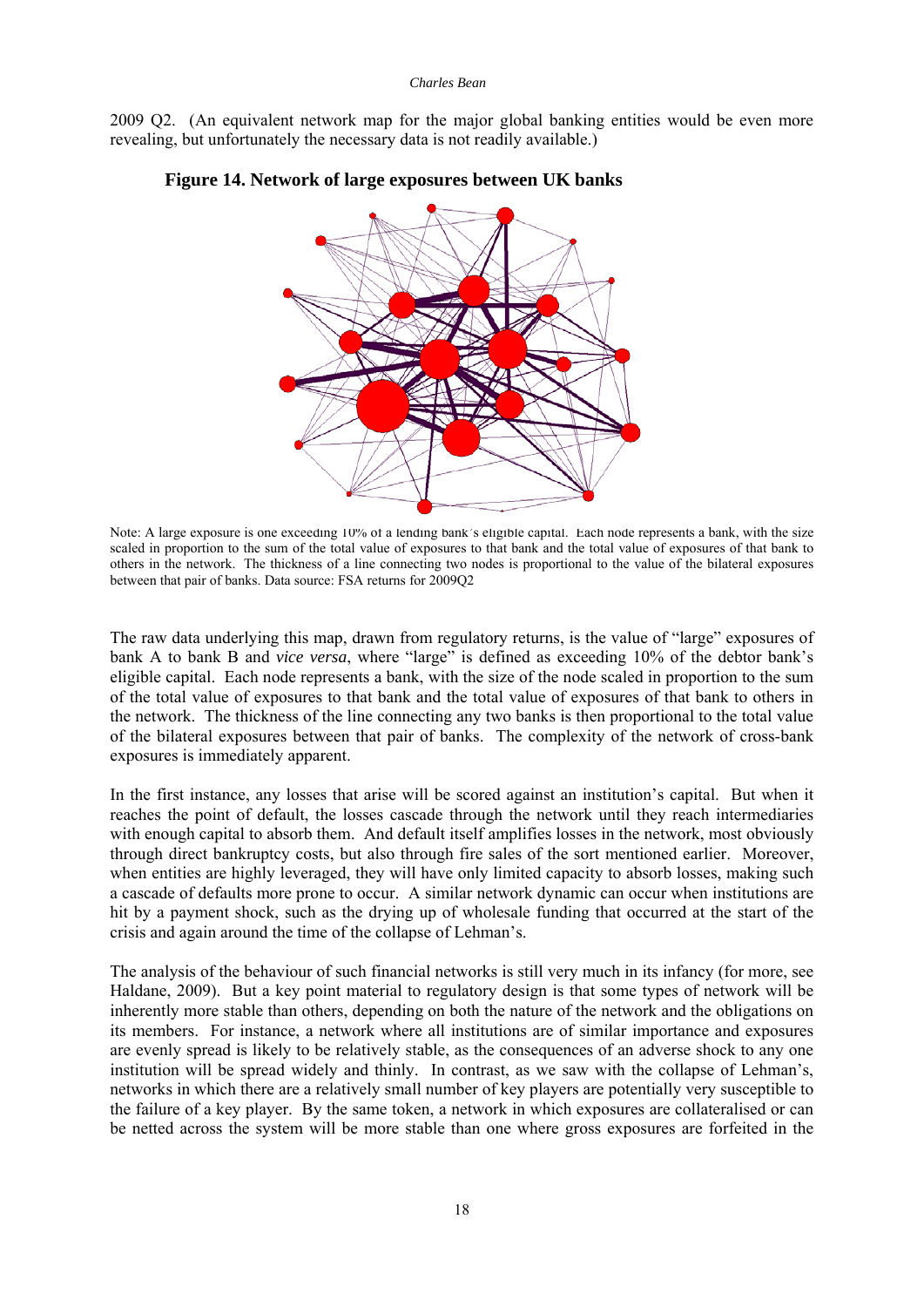event of default, as in the latter case the cascade through the network of the losses is likely to generate more failures on the way.

Everything so far relates to amplification within the financial sector. But what about the substantial impact on the real economy? The IMF's estimate of total financial sector write-downs is around \$3.4 trillion. If we assume an annual marginal propensity to consume out of wealth of 5%, that suggests a fall in demand of around \$200 billion. But the loss in advanced country GDP relative to potential is projected to be more than 10 times bigger than that. So we cannot come near to explaining the Great Contraction purely in terms of wealth effects.

The most obvious additional mechanism for the propagation of the financial crisis into the real economy is through a "credit crunch", as banks tighten lending standards and with it the supply of credit to businesses and households. That could arise because lenders seek to correct a previous under-pricing of risk and the associated lending to unsuitable borrowers. But it could also arise because of the banks' need to reduce leverage and repair their balance sheets. Both the bank lending data and credit conditions surveys in the United States, the United Kingdom and the euro area appear consistent with some restriction in the supply of credit from the middle of 2007 onwards. But there was little evidence after the collapse of Lehman's of a further pronounced tightening in the supply of credit large enough to account for the sudden sharp contraction in activity in 2008Q4 and 2009Q1.

There are two candidate, though not mutually exclusive, explanations for the large impact on output. Expectations of future credit availability may have worsened sharply. Or, more plausibly, there was a more general increase in uncertainty as a result of the near-meltdown in the financial sector, leading to an increase in precautionary savings, the postponement of planned investment projects and a running down of inventories.

The sharp contraction in world trade is particularly notable (see Figure 13). In the years leading up the crisis, world trade was growing at around 8% a year. In the two quarters following the collapse of Lehman's, world trade was almost 20% lower than its level a year earlier. Nothing like this has been seen in peacetime. While the ultimate magnitude of the contraction in trade was greater during the Great Depression, that took nearly three years to come about and was in part associated with the introduction of protectionist measures. Trade fell much more sharply on this occasion.

A number of factors appear to have played into the collapse in trade. First, the downturn in global demand was unusually synchronised. In part, that reflected the global impact of the near-meltdown of the world's financial system. And, in part, it reflected the rapid international transmission of the shock to aggregate demand down globalised supply chains. Second, the downturn in demand was concentrated in consumer and producer durables, which are more highly traded than consumer and business services. Third, the globalisation of supply chains and the associated unbundling of production mean that value added early in the production process typically crosses frontiers a number of times as intermediate inputs are exported and then incorporated into other goods and then reexported. The rapid expansion of world trade during the decade or so before the crisis in part reflects this lengthening of supply chains. Consequently, when  $GDP - a$  value-added concept – falls, it is possible for world trade to fall more than proportionately. Fourth, there are suggestions that the turmoil in financial markets may have particularly impacted on the availability of trade finance. Baldwin (2009) contains more on the causes and consequences of the collapse in international trade.

History suggests that downturns associated with financial crises tend to be both deeper and last longer than normal demand-driven downturns. Reinhart and Rogoff (2008, 2009a, 2009b) have mapped the macroeconomic characteristics of the present financial crisis against preceding episodes in both advanced and emerging market economies. Their results can be summarised as follows: asset price collapses tend to be deep and prolonged; the aftermath of banking crises tend to be associated with substantial and prolonged falls in output; the downturns typically lead to a substantial build-up in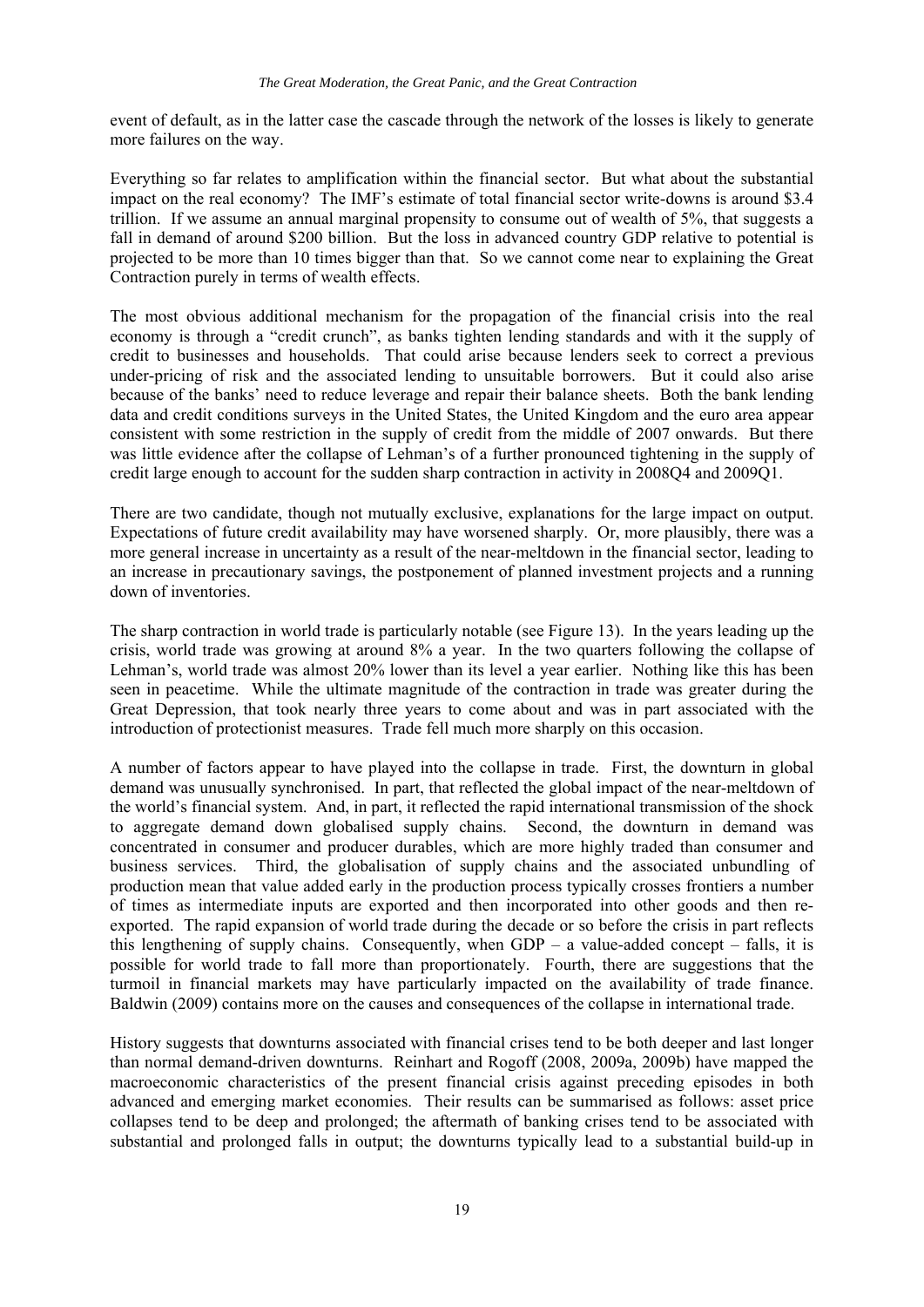public debt; and the antecedents of the present crisis appear remarkably similar to those in previous episodes. Similar results reported by the IMF (2008) suggest that the cumulative output loss in outright recessions, as well as in milder slowdowns, on average tends to be almost twice as much if preceded by a financial crisis.

Moreover, the results of Cerra and Saxena (2008), across a large number of countries and a variety of types of crises, suggest that even in the long run the losses from crises may never be fully recovered. IMF analysis (IMF, 2009b) of the aftermath of no less than 88 banking crises suggests that, although growth recovers, there is a persistent loss in output of, on average, about 10% relative to the pre-crisis trend, though there is quite a lot of heterogeneity in country experience. Qualitatively similar results are reported by Furceri and Mourougane (2009), who find that the typical OECD financial crisis knocks around 2% off potential output, which rises to 4% for deep crises.

These findings suggest that financial crises have a material impact on both the dynamics of the business cycle and on the underlying equilibrium growth path. The literature on the "broad credit channel" and the "financial accelerator" points to an amplifying effect of changes in firms' financial health on their cost of capital. In particular, when borrowers have less collateral they face a higher external finance premium to compensate lenders for the increased monitoring costs (see e.g. Bernanke, Gertler and Gilchrist, 1999). But the quantitative magnitude of the effect in this type of model is usually relatively modest. And the banks in this class of model are simple or non-existent, and any incentive or information problems relate to the borrower, rather than the financial intermediary.

Instead, it seems likely that the adequacy of bank capital and the associated phenomenon of financial sector de-leveraging play a central role. Capital is essential because it is the means by which intermediaries persuade creditors that they will almost surely get their money back. Increasing capital is one way to get leverage down; that is why governments in the United States and other affected countries forced banks to raise more capital privately or else accept injections of extra capital financed by the taxpayer. Extending guarantees on funding, whether retail or wholesale, is another way to make creditors believe that they will get their money back, as are measures to insure or quarantine the risky bad assets.

An open question is therefore whether the banking system will be able to support an adequate volume of credit as the extensive network of public support is removed. If not, then further attempts to deleverage are possible. And de-leveraging through the restriction of new loans generates a feedback loop analogous to that through asset sales. De-leveraging by restricting credit growth may be privately rational, but if every intermediary tries to do the same, the result will be lower activity and higher defaults and little improvement in leverage ratios – what, to paraphrase Keynes, might be described as the "paradox of de-leveraging" (McCulley, 2008). A recent contribution from Gertler and Karadi (2009) explicitly captures the role that de-leveraging can play in slowing a recovery when financial intermediaries need to hold capital in order to convince creditors that they will be repaid.

## **6. Monetary policy during and after the crisis**

The severity of the financial crisis and the sharpness of the contraction in activity have prompted an aggressive response by policy makers. These include measures to support the banking system: capital injections; funding guarantees; underwriting of losses on toxic assets; and central bank liquidity support. Fiscal and monetary policies have also been highly stimulatory in order to counteract the associated shock to aggregate demand. Lack of space precludes lengthy discussion of the measures taken by governments to deal with the stress in the banking system (see Swagel, 2009, for an insider's view of US policies and IMF, 2009a, for a recent international analysis), but some brief commentary on the unorthodox monetary policies adopted by central banks is appropriate here.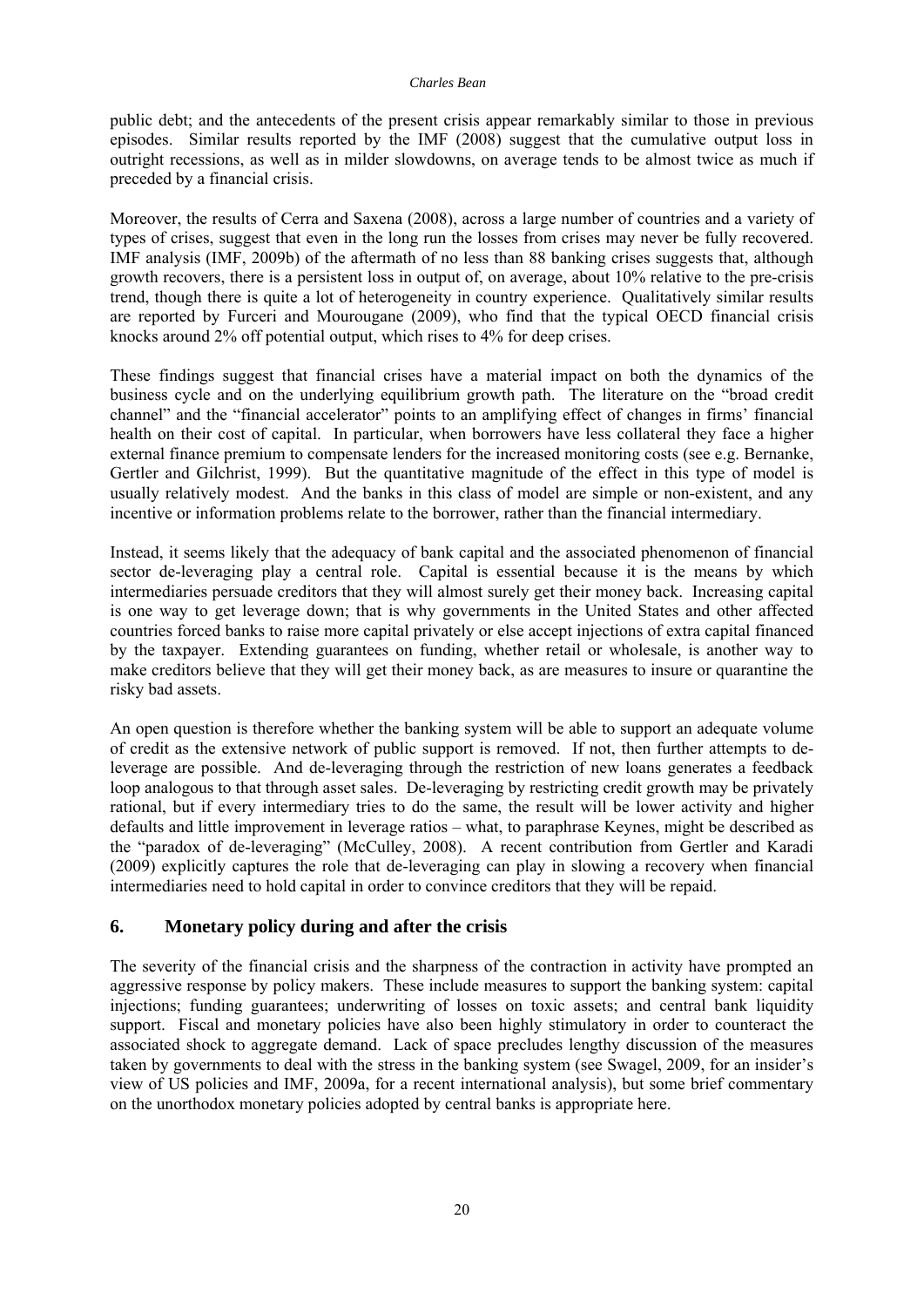The immediate response was to offer liquidity support, particularly after the intensification of the crisis in October 2008. Following Bagehot (1873), the classic dictum in the face of a financial crisis is for central banks to lend freely against good collateral to solvent but temporarily illiquid institutions, though at a penalty rate to discourage moral hazard. Although the details of the operations undertaken differ, the central banks in each of the main jurisdictions widened both the range of the collateral they were prepared to lend against and extended the tenor of the loans, though in some facilities the penalty appears to have been on the nugatory side. In the United States, because of the critical importance of non-bank financial intermediaries in US capital markets, the Federal Reserve also extended the range of counterparties that it was prepared to deal with. As a result, central bank balance sheets expanded sharply in the wake of the collapse of Lehman's (and therefore well before policy rates reached their near-zero lower bounds); see Figure 15.

#### **Figure 15. Central bank balance sheets**

Central Bank total liabilities (index: Aug. 2007 = 100)



Source: Federal Reserve, ECB and Bank of England

All the main central banks also cut their policy rates aggressively, so that both policy rates and shortterm market rates came close to their effective floor of zero. Before the crisis, and with policy rates averaging somewhere in the 4%-5% range, most central bankers believed they had plenty of room for manoeuvre to offset adverse demand shocks. But the transmission mechanism of monetary policy is weakened when the financial system is de-leveraging. Hence central banks found themselves needing to inject even more stimulus, taking them into unknown territory.

There are two primary options confronting a central bank that has reached the zero interest rate lower bound, both of which seek to influence a wider range of asset prices (Buiter and Panigirtzoglou, 1999, discuss these and other, more exotic, approaches). The first is to provide a commitment to keep the policy rate low for a significant period into the future. This approach had already been followed by the Federal Reserve earlier in the decade, when it set interest rates much lower than suggested by a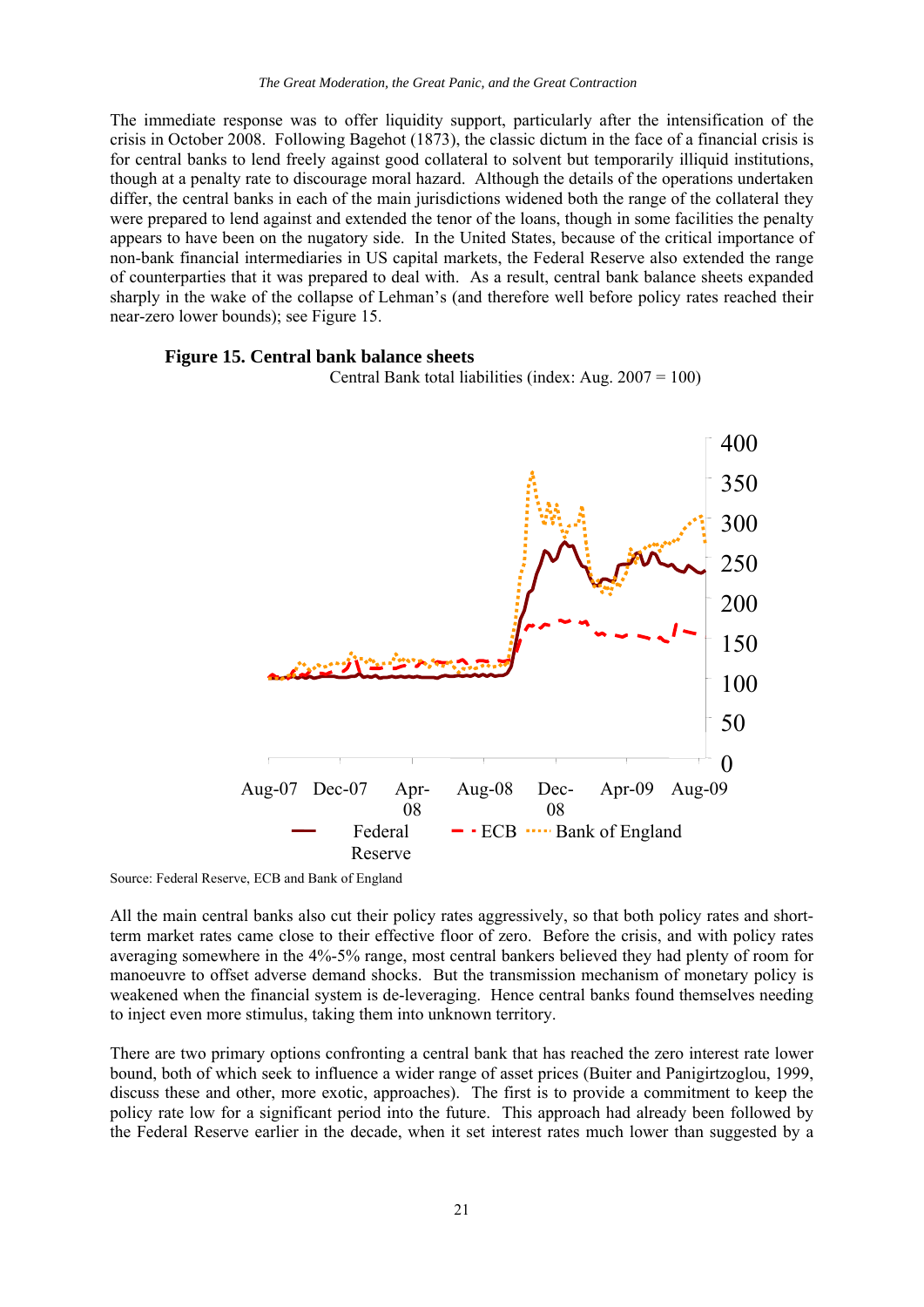Taylor rule. At the present juncture, the Federal Reserve, the Bank of Canada and the Riksbank have all made explicit statements that imply policy rates will remain low.

The idea behind providing such commitments is that they both pull down market interest rates further out along the yield curve and raise expected future inflation. Indeed, in the canonical New Keynesian/New Classical DSGE model, this is the *only* way of stimulating the economy at the zero interest rate lower bound, as the impact of monetary policy is completely summarised by the current and future path of the policy rate. A variation on this theme, in essence adopted by the European Central Bank, is to provide unlimited financing to the banking system at the policy rate at longer maturities than usual.

The other option involves the outright purchases of assets, rather than the normal repurchase agreements (i.e. collateralised lending) undertaken by central banks. This may involve the purchase of either government debt or corporate assets. And they may be financed by the issuance of extra central bank reserves, raising the monetary base. Or they may be financed by the sale of other assets in which case there will be no effect on the monetary base. The Federal Reserve and the Bank of England have bought both government and private assets, though with different emphases, in part reflecting the different financial market structures in the two countries. In particular, the Federal Reserve has bought significant quantities of a variety of corporate assets, whereas the Bank's purchases have been more heavily concentrated on purchases of government debt.

The aim of purchases of corporate assets is to enhance market liquidity by having the central bank stand ready to act as a backstop buyer. In so doing, it should bring down spreads over government bond yields by reducing liquidity premia, encourage issuance and generally improve the functioning of capital markets. Importantly, the central bank may not need to make a large volume of purchases to make a difference. The mere fact of credibly standing ready to buy may be enough to have the desired impact. However, the central bank will be taking private credit risk onto its balance sheet, potentially exposing itself – and indirectly the taxpayer – to the risk of credit losses. So ultimately, this is better thought of as a fiscal action.

Purchases of government debt are instead intended to have a more general impact by pushing down bond yields. That, in turn, can be expected to push up a whole range of asset prices as the sellers subsequently re-balance their portfolios. Rather than being considered unconventional, purchases of government debt financed by the issuance of extra central bank money is really just a return to the classic monetary policy operation of the textbook: an open market operation. The only things that distinguish the present operations from a traditional open market operation are the circumstances under which they are taking place and their scale.

The mechanism whereby asset purchases are supposed to influence the economy are absent in the canonical New Keynesian/New Classical macroeconomic model, because of the assumption that the returns on interest-bearing assets all move in tandem and that any risk or term premia are constant. The rationale for asset purchases – that relative asset supplies affect asset prices and returns – instead lies in an older strand of the literature, dating back to Tobin (1969) and Brunner and Meltzer (1972).

The initial responses in the United Kingdom to these measures have been moderately encouraging. Government bond yields fell significantly on the commencement of the programme of asset purchases, and yields appear to be some 50-75 basis points lower than they would otherwise be. And there are also signs of beneficial effects on conditions in the relevant corporate credit markets. Meier (2009) provides a fuller assessment. But it would be premature to draw conclusions about the efficacy of such measures, as the transmission lags through to nominal spending are likely to be quite long. Moreover, even after the event, it will be difficult to draw firm conclusions, as we can never know with certainty what would have happened in the absence of such policies.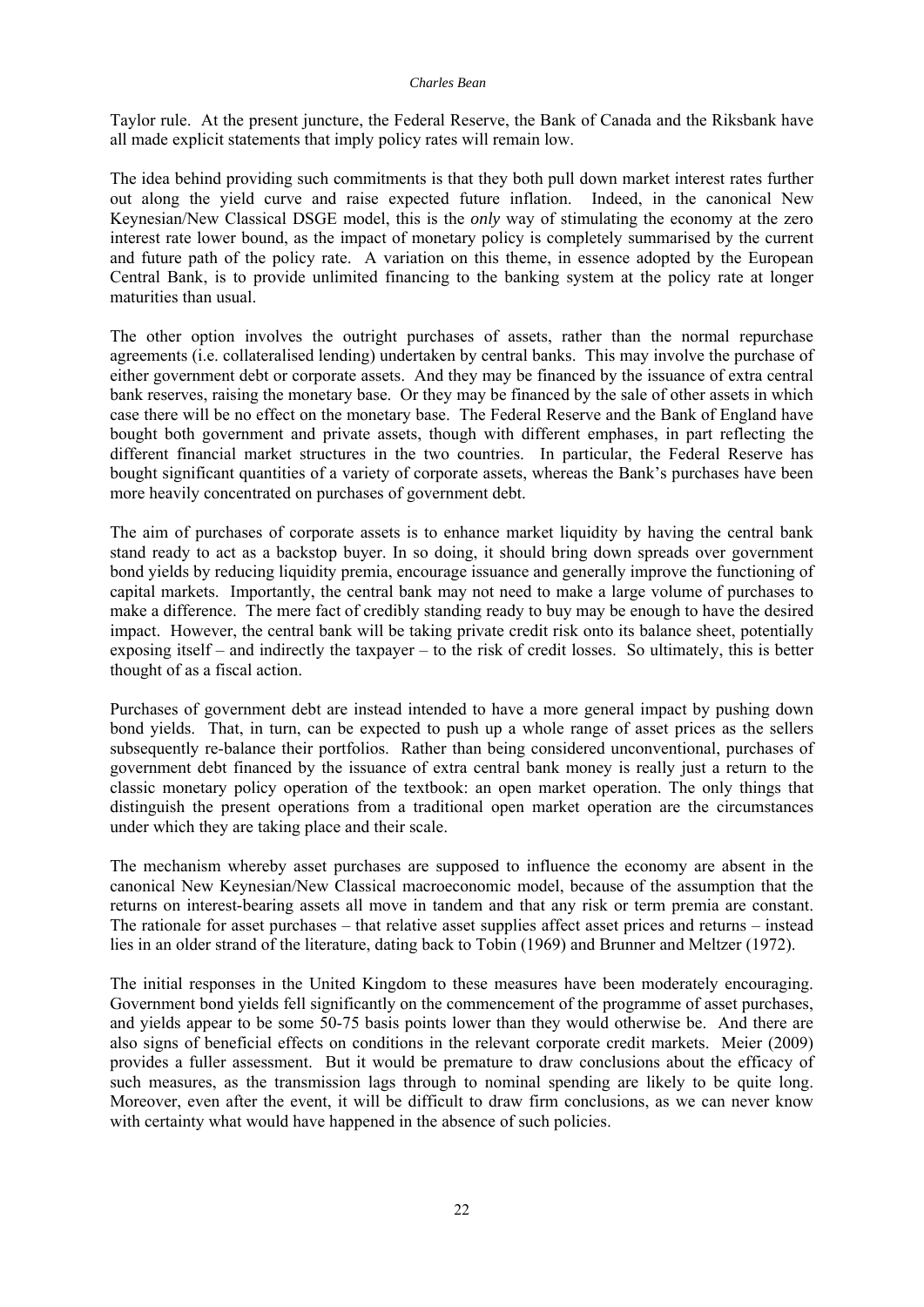Let me now turn to the lessons from the crisis for the future conduct of monetary policy. As noted in Section 3.2, in the years preceding the crisis, there was a lively debate amongst central bankers as to the right way to respond to rapid credit growth and rising asset prices. On the one hand, the Bank for International Settlements and others (e.g. Borio and White, 2003; Cecchetti, Genberg and Wadhwani, 2002; White, 2009) advocated "leaning against the wind" by raising interest rates above the level warranted by the immediate outlook for inflation and activity. On the other hand, the Federal Reserve espoused a policy of "benign neglect" coupled with aggressive relaxation when asset prices fell sharply (see e.g. Greenspan, 2002b; Bernanke and Gertler, 2001), on the grounds that identifying an asset price bubble in its early stages was difficult and trying to deflate an established one was dangerous.

The events of the past couple of years have clearly tipped the balance in favour of taking some sort of pre-emptive action. And in a second-best world, where monetary policy is the only instrument available to cool a credit/asset-price boom, a degree of leaning against the wind makes sense. Indeed, an inflation-targeting central bank ought to be willing to undershoot its target in the medium term, if it thereby improves its chance of meeting the target further out through the avoidance of a disruptive bust (Bean, 2003). But monetary policy is a somewhat blunt weapon to use to control credit and asset prices because it also has a wider impact on aggregate demand. And raising interest rates enough to cool a credit/asset-price boom in full swing is likely to require a substantial increase in interest rates and thus involve substantial collateral damage to real activity (though for a dissenting view, see Adrian and Shin, 2008, who point out that even small rate changes can have large impacts when institutions are highly leveraged).

Ideally therefore, with an additional objective in the shape of managing credit growth and asset prices, one really wants another instrument that has a more targeted impact on credit growth and asset price inflation than do interest rates. That is what "macro-prudential regulation" is supposed to achieve.

Most discussion in policy circles has so far revolved around introducing pro-cyclical capital requirements, or its close cousin dynamic provisioning. Thus banks would be required to build up extra capital/reserves during a credit/asset-price boom, which can then be run down in the event of a bust. This should reduce the incentive for banks to leverage up in a boom, as well as making the financial system more robust in a bust. However, other instruments could also be deployed to this end. For instance, credit/asset-price booms seem to be characterised by an excessive shift into riskier forms of lending. In that case, an instrument more directly targeted at the microeconomic distortion would be to increase the risk-weights that are attached to such lending when computing banks' required capital. And, as we have seen in the present crisis, much of the action may take place outside the regulated banking system in the wider credit markets. In that case, varying margin requirements might be a more appropriate instrument for dealing with vulnerabilities building up in the capital markets more generally. The optimum approach seems likely to involve a portfolio of instruments.

Once potential instruments have been identified, a host of other questions then need to be addressed. Precisely which variables should the instruments vary with and how are the variations supposed to be calibrated? To do all this properly, one needs a clear understanding of the nature of both the market and organisational failures. And once that has been answered, policy makers need to understand both the macroeconomic impact of the instruments and how their operation interacts with monetary and fiscal policies. Moreover, everything so far has been couched in terms of moderating the impact of the credit cycle over time. But the earlier discussion of network effects highlighted the potential role played by large and highly interconnected financial intermediaries, graphically illustrated in the aftermath of the collapse of Lehman's. That points to another dimension for macro-prudential regulation, namely to increase the robustness of the financial system by requiring systemically important intermediaries to carry heavier capital requirements.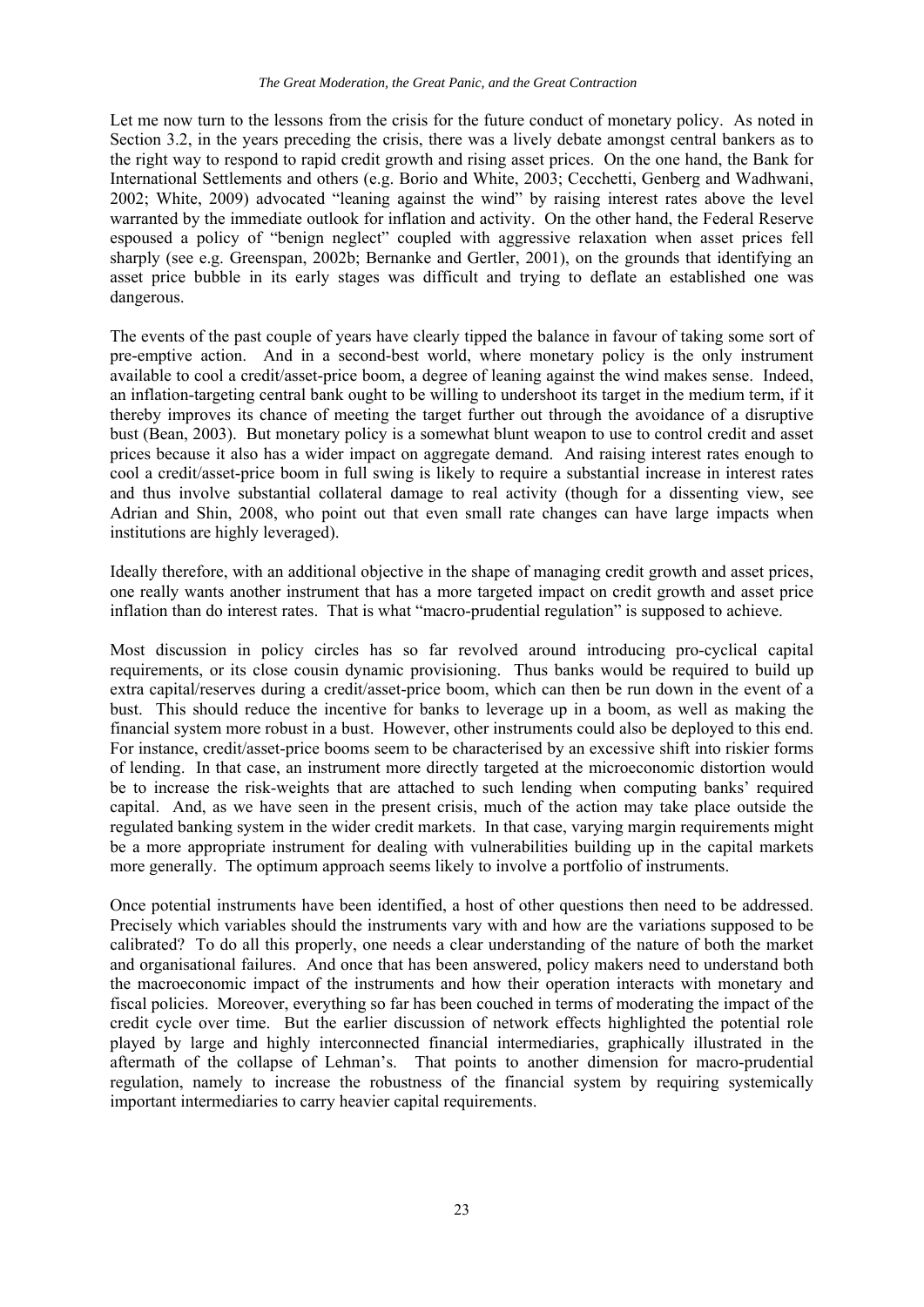There is clearly much work to be done in developing and calibrating a suitable macro-prudential toolkit. Borio and Shim (2007) and Brunnermeier, Crockett, Goodhart, Persaud and Shin (2009) provide fuller discussions of the issues. This is an area where future academic research can potentially be of great assistance to policymakers and regulators.

#### **7. Some lessons for the discipline**

I conclude with some observations regarding the implications of the crisis for the future development of our subject. In all probability, the Great Panic and the Great Contraction of 2008 will join the Great Depression of the 1930s and the Great Inflation of the 1970s as discipline-defining events, especially for macroeconomics. The struggle to understand and deal with the Great Depression led to the invention of macroeconomics as a distinct branch of the subject. In the case of the Great Inflation, economic theory for once led events, with the development of the natural rate hypothesis foreshadowing the subsequent take-off in inflation. But the subsequent decades were spent refining our understanding of the inflationary process. What will be the legacy of the Great Panic and the Great Contraction?

First, it would be a mistake to rely on monocausal explanations. Underestimation of risk born of the Great Moderation, loose monetary policy in the United States and a perverse pattern of international capital flows together provided fertile territory for the emergence of a credit/asset-price bubble. The creation of an array of complex new assets that were supposed to spread risk more widely ended up destroying information about the scale and location of losses, which proved to be crucial when the market turned. And an array of distorted incentives led the financial system to build up excessive leverage, increasing the vulnerabilities when asset prices began to fall.

The multiplicity of factors that played into the crisis help to explain why the profession failed to foresee the full extent of the risks that were building up in the system. To be sure, a few wise souls can justifiably claim that they saw at least part of the developing threat. Shiller and others drew early attention to the incipient bubble in the US housing market (e.g. Case and Shiller, 2003). White and colleagues at the Bank for International Settlements highlighted the dangers of lax monetary policy and rapid credit growth even when inflation might seem to be under control (e.g. White, 2006). Numerous authors, from Obstfeld and Rogoff (2001) onwards, noted the threat posed by the pattern of international capital flows, though usually the expectation was that it would result in a large and disruptive depreciation in the dollar rather than a banking crisis. Some central banks highlighted the threats associated with the general compression in risk premia (e.g. Bank of England, 2005). And shortly after the crisis began, Reinhart and Rogoff (2008) correctly gauged the macroeconomic significance of the event. But no-one can really claim to have come near to seeing the whole picture in advance.

Second, the economics profession has oversold the virtues of unfettered financial markets. We usually start from a presumption that markets work best when they are left to themselves, unless there are obvious market failures present. By the same token, even though not strictly the case in theory, we usually start from a presumption that expanding the range of available securities is beneficial. Yet that has resulted in a deeply unsatisfactory outcome.

One view is that we need to bring psychology and the insights of behavioural economics into the study of financial markets (e.g. Akerlof and Shiller, 2009). That may indeed be part of producing a richer and more accurate description of financial market behaviour, particularly in regard to expectations formation. But distorted incentives, information failings, collective action problems and network effects have all played a large part in recent events. Our standard analytic toolkit can get us a long way in understanding what has happened.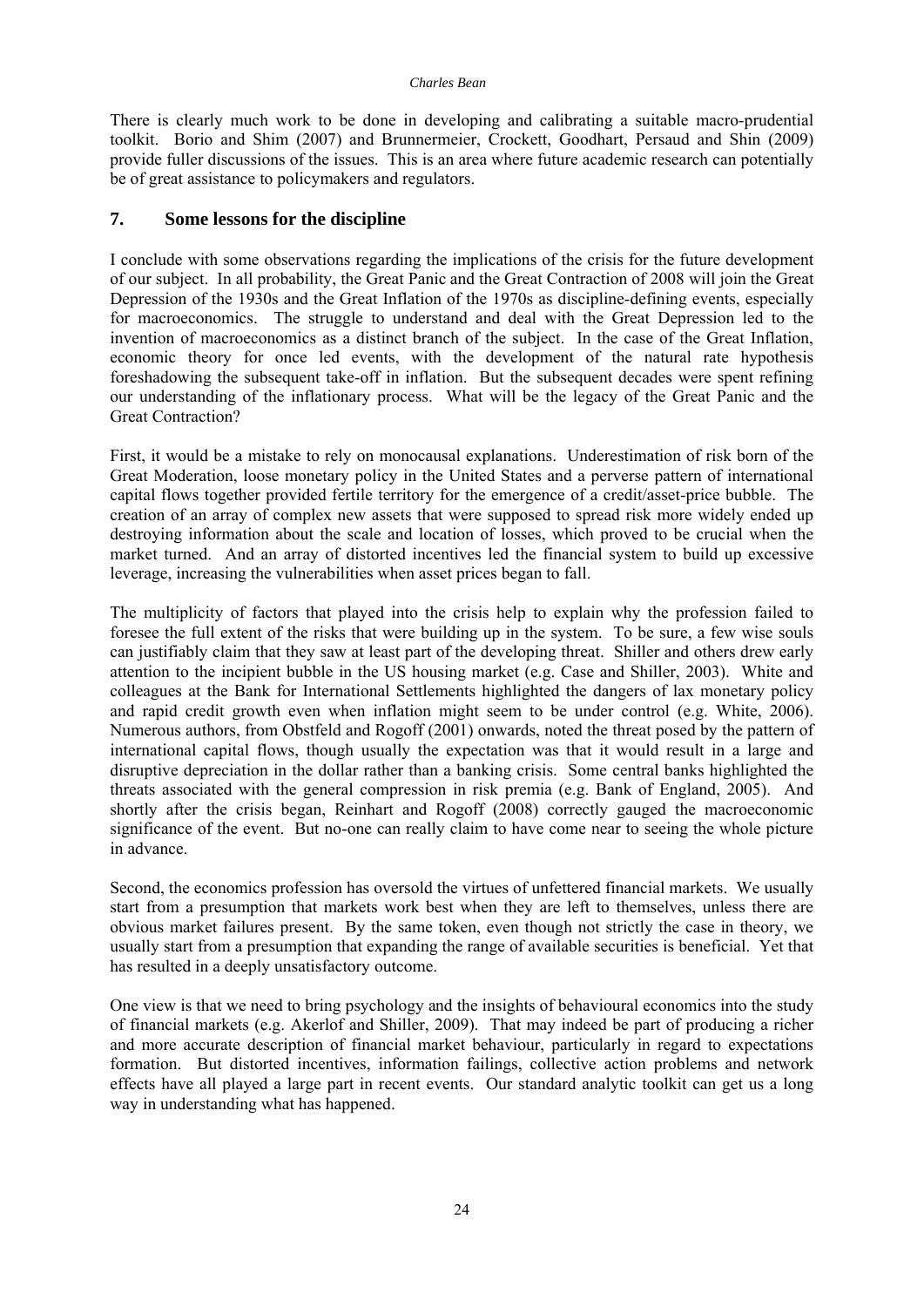Third, we should pay more heed to the lessons of history. Financial booms and busts have occurred with some regularity ever since the Tulip Mania of 1636-7. Yet macroeconomists tend to treat them as pathologies that happen at other times or in other places. Their frequency suggests that we would be better advised to think of them as a central feature of capitalist economies that our standard models should be able to capture. And once we have learned the lessons from this episode, we need to be sure that we (and our successors) do not then forget them.

Fourth, policymakers grappling with the crisis have found little to help them in the DSGE analysis that has dominated macroeconomics over the past couple of decades. Financial intermediaries are conspicuous by their absence in the workhorse New Keynesian/New Classical DSGE model. The focus is rather on intrinsic dynamics resulting from inter-temporal decision-making in the face of a variety of adjustment costs and impediments to price adjustment; there are no financial frictions to speak of. That such a framework has developed may be unsurprising in the light of the Great Inflation and its subsequent Great Moderation. But the fact that financial intermediation plays a negligible role in Woodford's (2003) magisterial state-of-the-art opus, *Interest and Prices*, speaks volumes. To provide a more useful macroeconomics, we need to put credit back into it in a meaningful way.

Of course, a number of authors have tried to introduce banks into the standard model. Some recent contributions include: Christiano, Motto and Rostagno (2008); Curdia and Woodford (2009); Gerali, Neri, Sessa and Signoretti (2008); Goodfriend and McCallum (2007). But these build on the earlier strand of research relating to the broad credit channel that stems from the work of Bernanke, Gertler and Gilchrist (1999) and Kiyotaki and Moore (1997), and which focuses on agency or information problems relating to the borrower.

By contrast, frictions originating within the financial sector itself played a central role in recent events. In particular, the agency and information problems lay one step further back in the financial intermediation process, namely at the interface between the banks and their funders. Some recent contributions have begun the task of introducing such considerations into the standard framework; see, for instance, Aikman and Paustian (2006); Chen (2001); Gertler and Karadi (2009); Meh and Moran (2004); and Van der Heuvel (2008). Goodhart, Sunirand and Tsomocos (2005, 2006) provide an even richer model of the intermediation process, though at the cost of greater complexity and with a simpler representation model of the real economy. And Adrian and Shin (2009) and Cecchetti (2008) have begun exploring the implications of the behaviour of such financial intermediaries for the monetary transmission mechanism. But there is still a long way to go in the development of rich, tractable and useful macroeconomic models containing financial intermediaries.

Reintroducing the financial intermediation sector as a source of shocks, rather than merely acting as an amplifying mechanism as in the broad credit channel, represents something of a return to older models of the business cycle, in which credit creation and destruction played a central role. Recent events have, in particular, stimulated renewed interest in the ideas of Hyman Minsky (see e.g. Minsky, 1982). In Minsky's theory of endogenous financial booms and busts, prosperous times lead to an excess availability of credit and the gradual development of credit-fuelled asset-price bubbles. Financial crises result when those debt levels become excessive – a so-called "Minsky" moment. A credit crunch then ensues leading to a downturn in the real economy. Much of what is contained in this lecture echoes some of Minsky's ideas.

As a student at Harvard, Minsky was a protégé of Schumpeter, whose teaching influenced him greatly. Schumpeter viewed credit as an essential ingredient of the capitalist machine and he would surely have regretted the downplaying of financial intermediation in macroeconomics over the past forty years. And he would surely endorse the need to rectify that omission now. So the final words go to him:

Credit creation [is] the monetary complement of innovation. This relation…is at the bottom of all the problems of money and credit. (Schumpeter, 1939, p.111)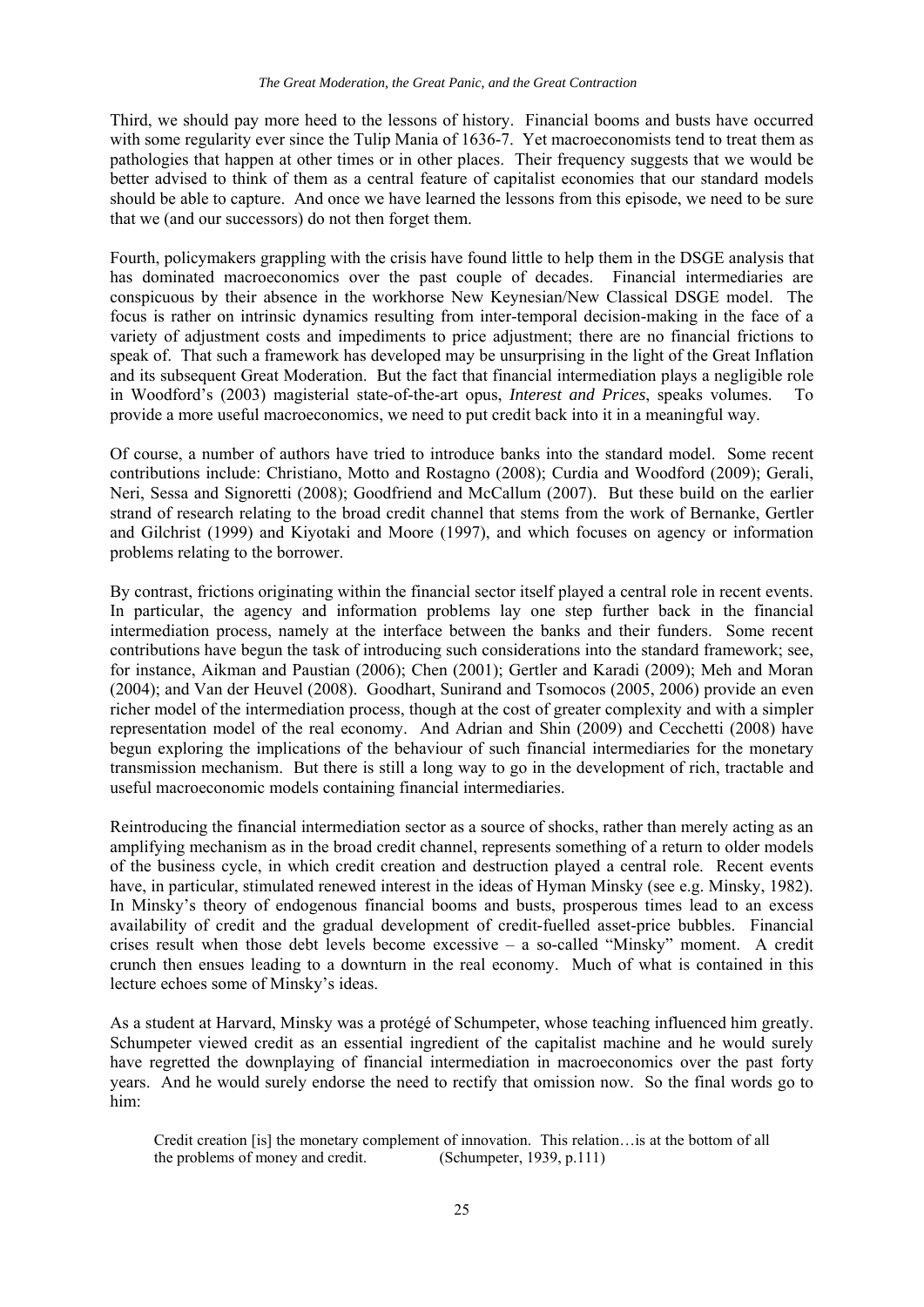## **Bibliography**

Acharya, Viral V. and Matthew Richardson (eds.) (2009a). *Restoring Financial Stability: How to Repair a Failed System*. New York University Stern School of Business, John Wiley & Sons.

Acharya, Viral V. and Matthew Richardson (2009b). "Causes of the Financial Crisis", *Critical Review*, 21, 195–210.

Acharya, Viral V., Philipp Schnabl and Gustavo Suarez (2009). "Securitization without Risk Transfer", Working Paper, New York University Stern School of Business.

Adrian, Tobias and Hyun S. Shin (2008). "Financial Intermediaries, Financial Stability and Monetary Policy", in *Maintaining Stability in a Changing Financial System*, 287-334. Federal Reserve Bank of Kansas: Kansas City.

Adrian, Tobias and Hyun S. Shin (2009). "Financial Intermediaries and Monetary Economics", in Benjamin Friedman and Michael Woodford (eds.), *Handbook of Monetary Economics*, vol.1D (forthcoming). North-Holland.

Aikman, David and Paustian, Matthias (2006). "Bank Capital, Asset Prices and Monetary Policy", Bank of England Working Paper 305.

Akerlof, George A. and Shiller, Robert J. (2009). *Animal Spirits: How Human Psychology Drives the Economy, and Why It Matters for Global Capitalism*. Princeton University Press: Princeton.

Allen, Franklin and Douglas Gale (2007). *Understanding Financial Crises*. Oxford University Press: Oxford.

Baldwin, Richard E. (ed.) (2009). *The Great Trade Collapse: Causes, Consequences and Prospects*. Centre for Economic Policy Research: London.

Bagehot, Walter (1873). *Lombard Street: A Description of the Money Market.* Kegan Paul: London.

Bank of England (2005). *Financial Stability Report*, 19, December: London.

Barro, Robert J. (2009). "Rare Disasters, Asset Prices and Welfare Costs", *American Economic Review*, 99, 243-64.

Bean, Charles R. (2003). "Asset Prices, Financial Imbalances and Monetary Policy: Are Inflation Targets Enough?" in Anthony Richards and Timothy Robinson (eds.) *Asset Prices and Monetary Policy*, 48-76. Reserve Bank of Australia: Sydney.

Benati, Luca, and Charles A. E. Goodhart (2009). "Monetary Policy Regimes: The Historical Record, 1979-2008", in Benjamin Friedman and Michael Woodford (eds.), *Handbook of Monetary Economics*, vol.1D (forthcoming). North-Holland.

Bernanke, Benjamin S. (2004). "The Great Moderation", remarks at the Eastern Economic Association, Washington, DC, 20 February.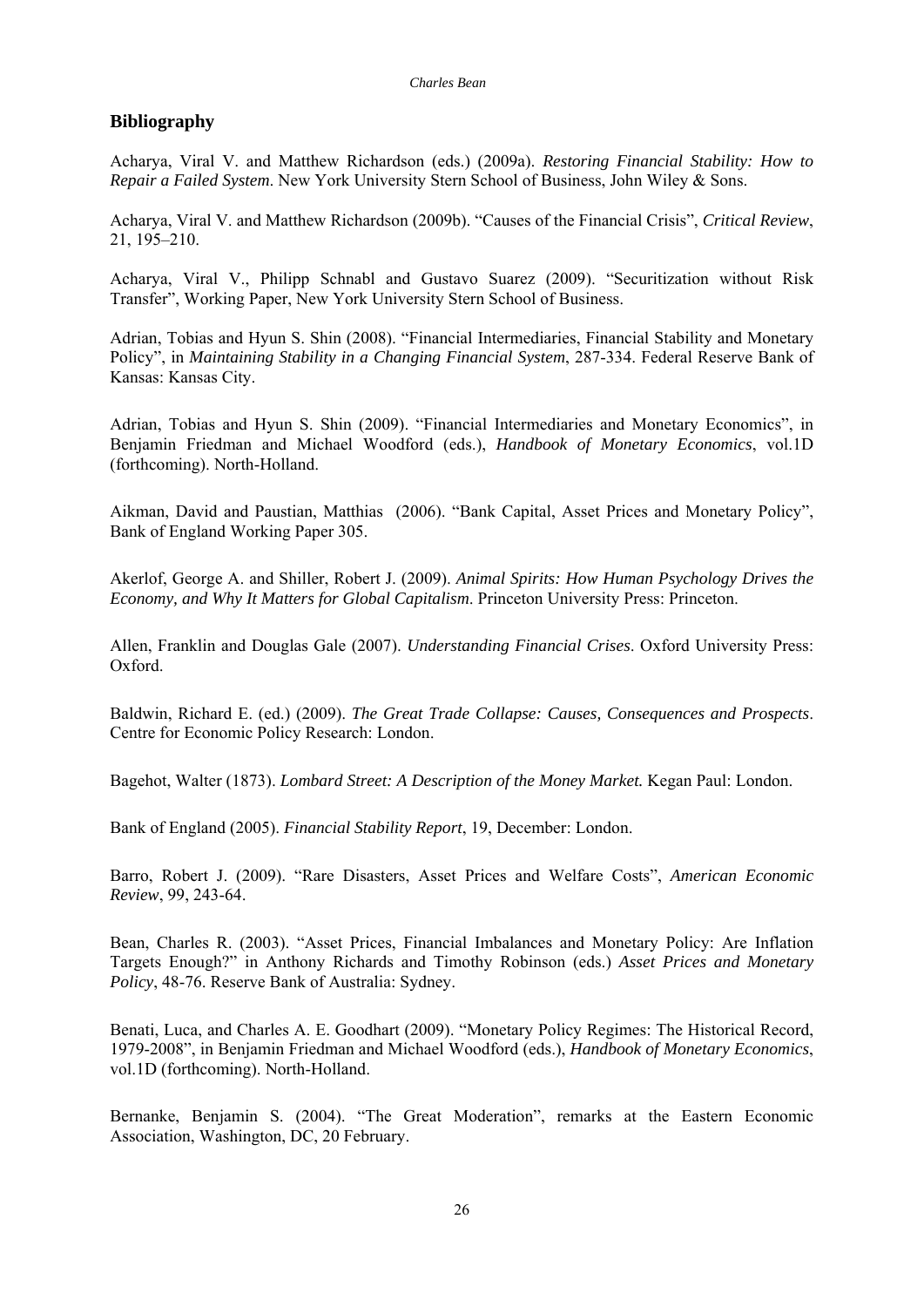Bernanke, Benjamin S. (2005). "The Global Saving Glut and the US Current Account Deficit", Sandridge Lecture, Virginia Association of Economics, Richmond, Virginia, 10 March.

Bernanke, Benjamin S., and Mark Gertler (2001). "Should Central Banks Respond to Movements in Asset Prices?", *American Economic Review*, 91, 253-257.

Bernanke, Benjamin S, Mark Gertler and Simon Gilchrist (1999). "The Financial Accelerator in a Quantitative Business Cycle Framework", in John B. Taylor and Michael Woodford (eds.) *Handbook of Macroeconomics*, 1341-1393. North-Holland.

Blanchard, Olivier, and John Simon (2001). "The Long and Large Decline in U.S. Output Volatility", *Brookings Papers on Economic Activity*, 1, 135-64.

Borio, Claudio and Philip Lowe (2002). "Asset Prices, Financial and Monetary Stability: Exploring the Nexus". Bank for International Settlements Working Paper 114.

Borio, Claudio and Ilhyock Shim (2007). "What Can (Macro-) Prudential Policy do to Support Monetary Policy?". Bank for International Settlements Working Paper 242.

Borio, Claudio and William White (2003). "Whither Monetary and Financial Stability? The Implications of Evolving Policy Regimes", in *Monetary Policy and Uncertainty: Adapting to a Changing Economy*, 131-212. Federal Reserve Bank of Kansas City: Kansas City.

Brunner, Karl and Allan Meltzer (1972). "Money, Debt and Economic Activity", *Journal of Political Economy*, vol. 80, 951-977.

Brunnermeier, Markus K. (2009). "Deciphering the Liquidity and Credit Crunch 2007-8", *Journal of Economic Perspectives*, vol. 23, 77-100.

Brunnermeier, Markus K., Andrew Crockett, Charles A.E. Goodhart, Avinash Persaud and Hyun Shin (2009). *The Fundamental Principles of Financial Regulation*, Geneva Report on the World Economy 11. Centre for Economic Policy Research: London.

Buiter, Willem H., and Nicolas Panigirtzoglou (2001). "Liquidity Traps: How to Avoid Them and How to Escape Them", in Wim F. V. Vanthoor and Joke Mooij, (eds.) *Reflections on economics and econometrics, essays in honour of Martin Fase*, 13-58. De Nederlandsche Bank NV: Amsterdam.

Caballero, Ricardo J., Emmanuel Farhi and Pierre-Olivier Gourinchas (2008). "An Equilibrium Model of Global Imbalances and Low Interest Rates", *American Economic Review*, 98, 358-393.

Caballero, Ricardo. J., and Arvind Krishnamurthy (2008). "Collective Risk Management in a Flight to Quality Episode", *Journal of Finance*, 63, 2195-2230.

Case, Karl and Robert Shiller (2003). *"*[Is There a Bubble in the Housing Market?](http://www.econ.yale.edu/%7Eshiller/pubs/p1089.pdf)", *Brookings Papers on Economic Activity*, 2, 299-362.

Cecchetti, Stephen (2008). "Do Capital Adequacy Requirements Matter for Monetary Policy?", *Economic Inquiry*, 46, 643-659.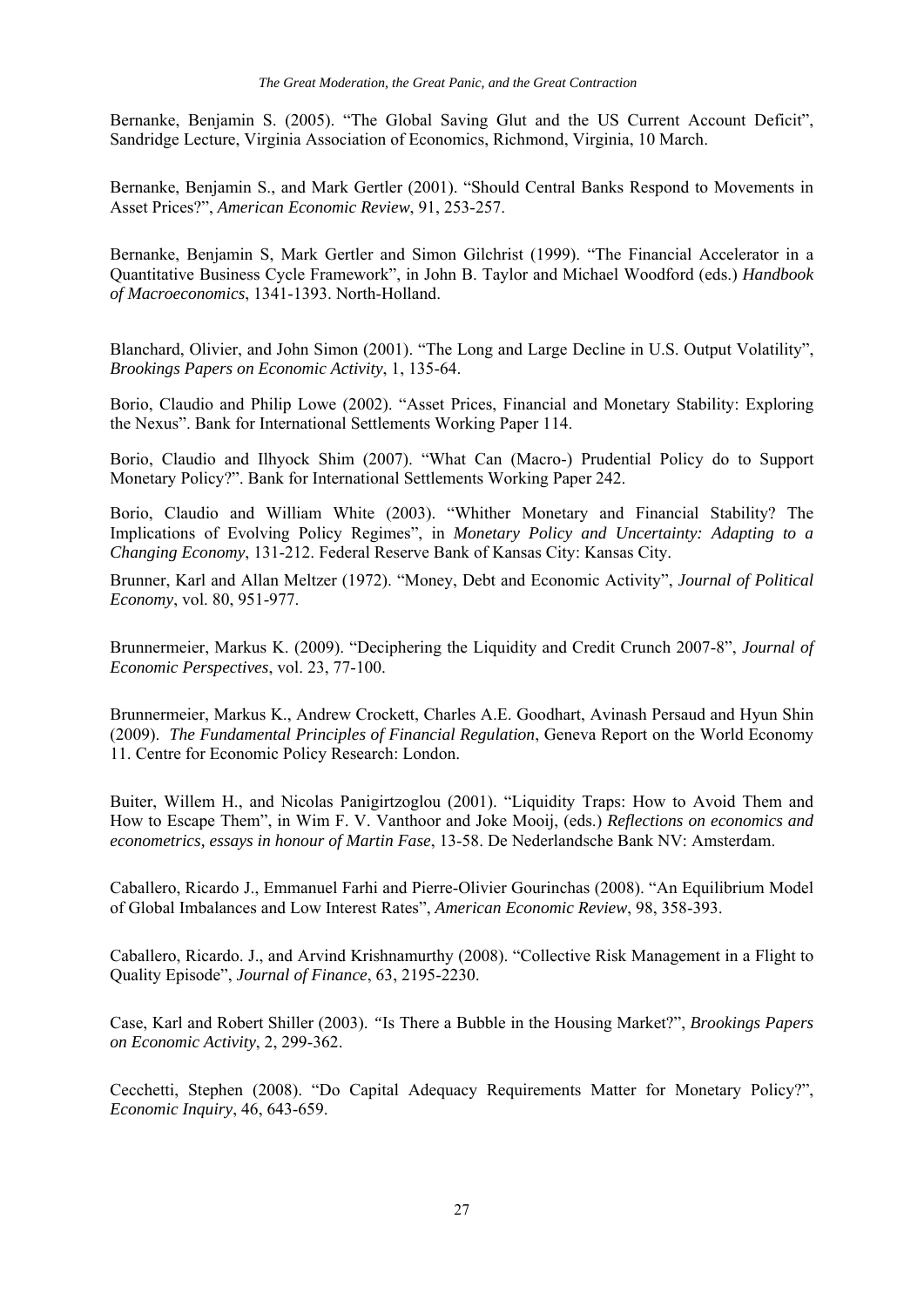Cecchetti, Stephen, Hans Genberg, and Sushil Wadhwani (2002). "Asset Prices in a Flexible Inflation Targeting Framework", in William Hunter, George Kaufman and Michael Pomerleano, eds., *Asset Price Bubbles: The Implications for Monetary, Regulatory and International Policies*, 427-444. MIT Press: Cambridge, MA.

Cerra, Valerie and Sweta C. Saxena (2008). "Growth Dynamics: The Myth of Economic Recovery", *American Economic Review*, 98, 439-457.

Chen, Nan-Kuang (2001). "Bank Net Worth, Asset Prices and Economic Activity", *Journal of Monetary Economics*, 48, 415-436.

Christiano, Lawrence J., Roberto Motto and Massimo Rostagno (2008). "Financial Factors in Business Cycles", mimeo, Northwestern University.

Clarida, Richard, Jordi Gali and Mark Gertler (2000). "Monetary Policy Rules and Macroeconomic Stability: Evidence and Some Theory", *Quarterly Journal of Economics*, 115, 147-180.

Cogley, Timothy and Thomas J. Sargent (2005). "Drifts and Volatilities: Monetary Policy and Outcomes in the Post-WWII US", *Review of Economic Dynamics*, 8, 262-302*.*

Curdia, Vasco and Michael Woodford (2009). "Credit Frictions and Optimal Monetary Policy", mimeo.

Dooley, Michael P., David Folkerts-Landau and Peter Garber (2004). "The Revived Bretton Woods System", *International Journal of Finance and Economics*, 9, 307-313.

Dowd, Kevin, John Cotter, Christopher Humphrey and Margaret Woods (2008). "How Unlucky is 25- Sigma?", Nottingham University Business School CRIS Working Paper 2008.III.

Dynan, Karen E., Douglas W. Elmendorf and Daniel E. Sichel (2006). "Can Financial Innovation Help to Explain the Reduced Volatility of Economic Activity? *Journal of Monetary Economics*, 53, 123-50.

Furceri, Davide, and Annabelle Mourougane (2009). "The Effects of Financial Crises on Potential Output: New Empirical Evidence from OECD Countries", OECD Working Paper 699.

Gerali, Andrea, Stefano Neri, Luca Sessa and Federico M. Signoretti (2008). "Credit and Banking in a DSGE Model", mimeo, Banca d'Italia.

Gertler, Mark, and Peter Karadi (2009). "A Model of Unconventional Monetary Policy", mimeo, New York University.

Goodfriend, Marvin, and Benjamin T. McCallum (2007). "Banking and Interest Rates in Monetary Policy Analysis: A Quantitative Exploration", *Journal of Monetary Economics* 54, 1480-1507.

Goodhart, Charles A. E., Pojanart Sunirand and Dimitrios Tsomocos (2005). "A Risk Assessment Model for Banks", *Annals of Finance*, 1, 197–224.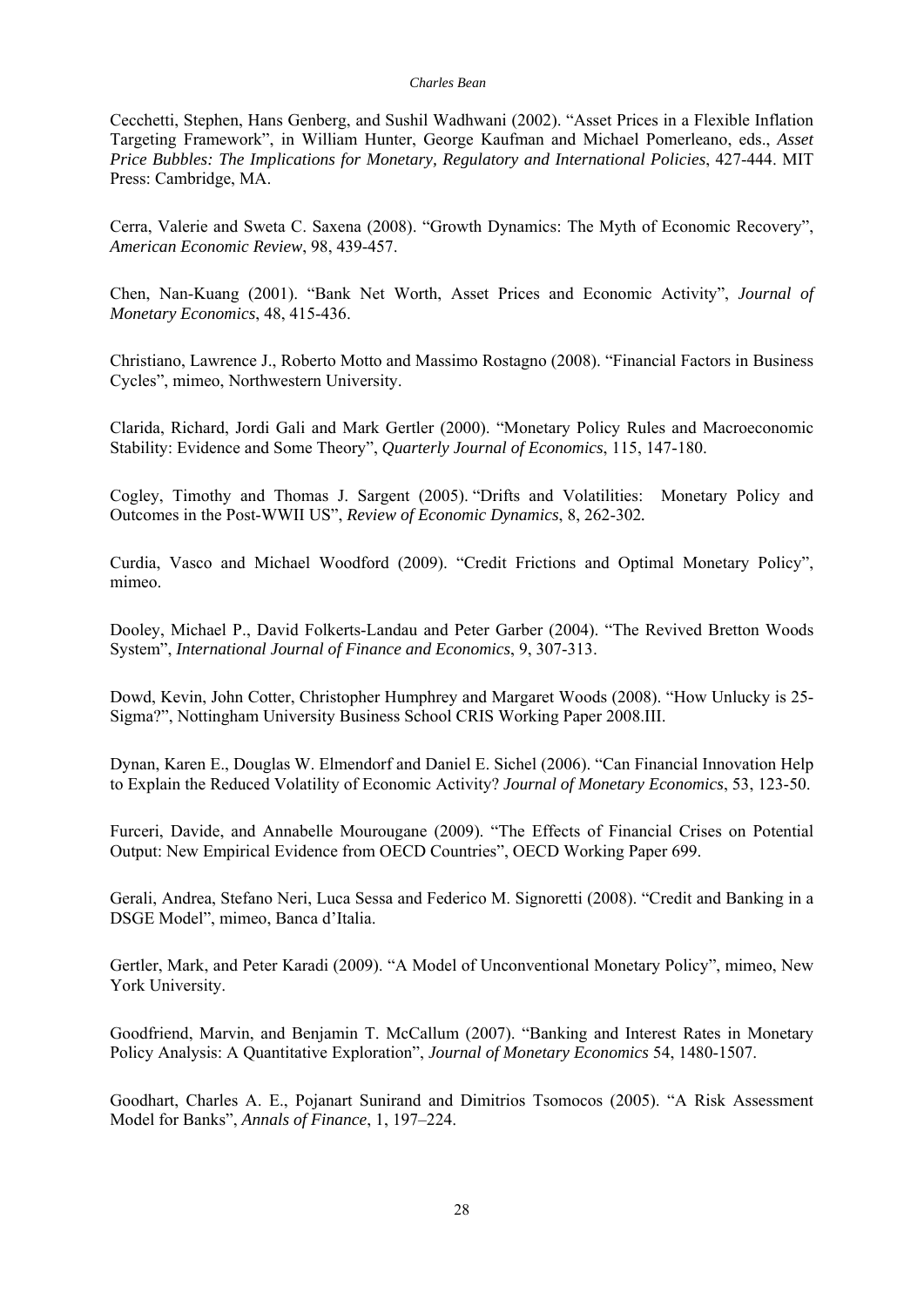Goodhart, Charles A. E., Pojanart Sunirand and Dimitrios Tsomocos (2006). "A Model to Analyse Financial Fragility", *Economic Theory*, 27, 107-42.

Gorton, Gary (2008). "The Panic of 2007" in *Maintaining Stability in a Changing Financial System*, 131-262. Federal Reserve Bank of Kansas: Kansas City.

Greenspan, Alan (2002a) "World Finance and Risk Management", Speech at Lancaster House, 25 September.

Greenspan, Alan (2002b) "Opening Remarks" in *Rethinking Stabilization Policy*, 1-10. Federal Reserve Bank of Kansas: Kansas City.

Haldane, Andrew G. (2009). "Rethinking the Financial Network", Speech at Financial Student Association, Amsterdam, April.

International Monetary Fund (2008). *World Economic Outlook*, October. Washington, DC.

International Monetary Fund (2009a). *Global Financial Stability Report*, October. Washington, DC.

International Monetary Fund (2009b). *World Economic Outlook*, April. Washington, DC.

Kiyotaki, Nobuhiro and John H. Moore (1997). "Credit Cycles", *Journal of Political Economy*, 105, 211-248.

Levine, Ross (2005). "Finance and Growth: Theory and Evidence", in Philippe Aghion and Steven Durlauf (eds.), *Handbook of Economic Growth*, volume 1, 865-934. Elsevier.

Lubik, Thomas and Schorfheide, F. (2004). "Testing for Indeterminacy: An Application to US Monetary Policy", *American Economic Review*, 94, 190-217.

McConnell, Margaret M. and Gabriel Perez-Quiros (2000). "Output Fluctuations in the United States: What Has Changed Since the Early 1980's?", *American Economic Review*, 90, 1464-1476.

McCulley, Paul (2008). "The Paradox of De-leveraging", PIMCO Global Central Bank Focus, July. Newport Beach.

Meier, Andre (2009). "Panacea, Curse or Non-Event? Unconventional Monetary Policy in the United Kingdom", IMF Working Paper 09/163.

Meh, Césaire and Kevin Moran (2004). "The Role of Bank Capital in the Propagation of Shocks", Bank of Canada Working Paper 2004-6.

Mendoza, Enrique G., Vincenzo Quadrini, and José-Victor Rios-Rull (2009). "Financial Integration, Financial Deepness and Global Imbalances", *Journal of Political Economy*, 117, 371-416.

Miller, Marcus H., Paul A. Weller and Lei Zhang (2002) "Moral Hazard and the US Stock Market: Analysing the Greenspan Put", *Economic Journal*, 112, C171-C186.

Minsky, Hyman (1982). "The Financial-Instability Hypothesis: Capitalist Processes and the Behaviour of the Economy" in Charles Kindleberger and Jean-Pierre Laffargue (eds.), *Financial Crises*. Cambridge University Press: Cambridge.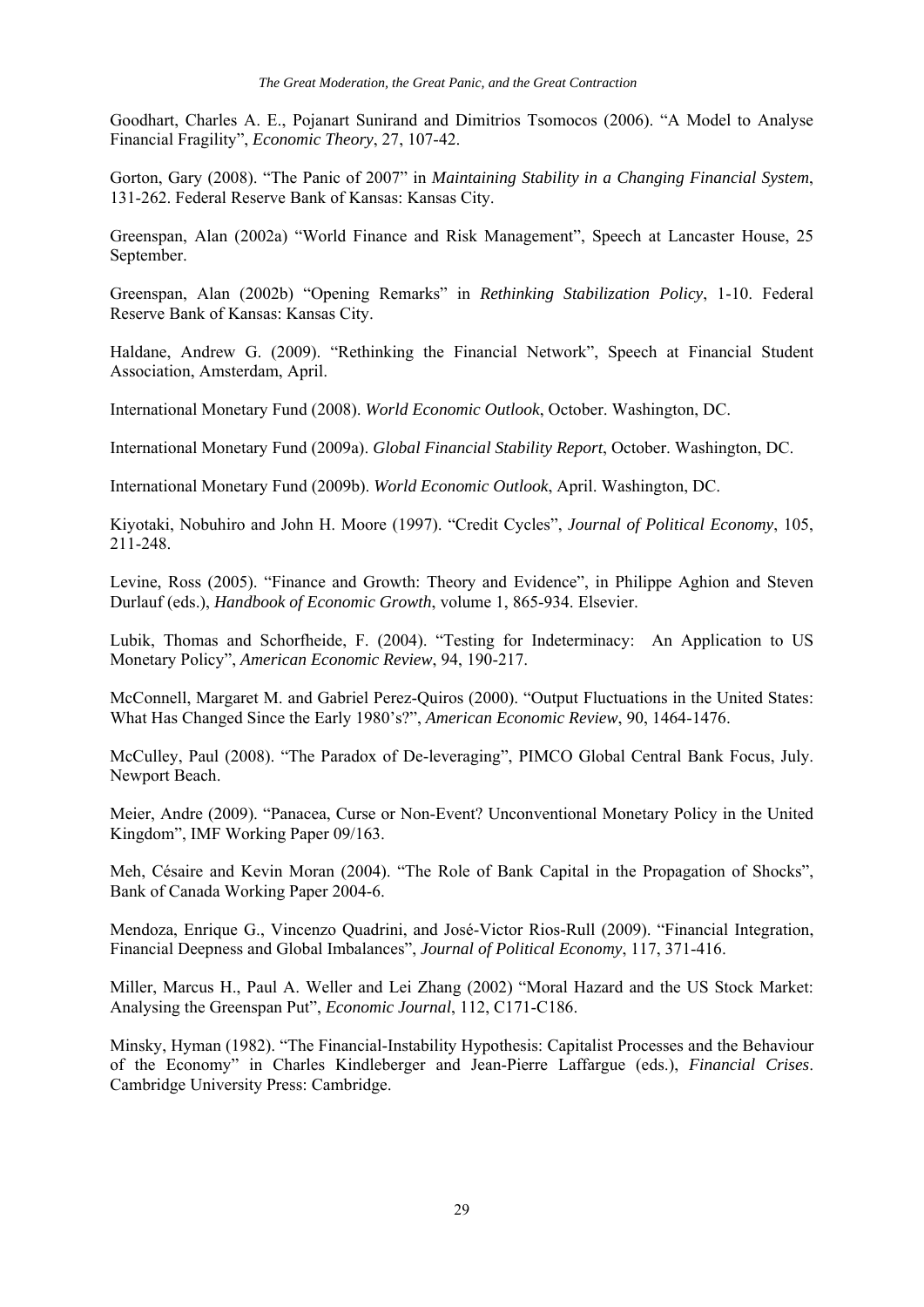Obstfeld, Maurice, and Kenneth S. Rogoff (2001). "Perspectives on OECD Economic Integration: Implications for US Current Account Adjustment", *Global Economic Integration: Opportunities and Challenges*, 169-208. Federal Reserve Bank of Kansas City: Kansas City.

Reinhart, Carmen M., and Kenneth S. Rogoff (2008). "Is the US Sub-Prime Financial Crisis So Different? An International Historical Comparison", *American Economic Review*, 98, 339-344.

Reinhart, Carmen M., and Kenneth S. Rogoff (2009a). "The Aftermath of Financial Crises", *American Economic Review*, 99, 466-472.

Reinhart, Carmen M., and Kenneth S. Rogoff (2009b). *This Time Is Different: Eight Centuries of Financial Folly*. Princeton University Press: Princeton, NJ.

Romer, Christina D., and David H. Romer (2002). "The Evolution of Economic Understanding and Postwar Stabilization Policy", *Rethinking Stabilization Policy*, 11-78. Federal Reserve Bank of Kansas City: Kansas City.

Schumpeter, Joseph A. (1939). *Business Cycles: A Theoretical, Historical, and Statistical Analysis of the Capitalist Process*. McGraw-Hill: New York.

Sims, Christopher A. and Tao Zha (2006). "Were There Regime Switches in US Monetary Policy?", *American Economic Review*, 96, 54-81.

Song, Zheng Michael, Kjetil Storesletten and Fabrizio Zilibotti (2009). "Growing Like China", Centre for Economic Policy Research Discussion Paper 7149.

Stock, James H. and Mark W. Watson (2003). "Has the Business Cycle Changed? Evidence and Explanations", in *Monetary Policy and Uncertainty*, 9-56. Federal Reserve Board of Kansas City: Kansas City.

Swagel, Phillip (2009). "The Financial Crisis: An Inside View", *Brookings Papers on Economic Activity*, 1, 1-63.

Taylor, John B. (2007). "Housing and Monetary Policy" in *Housing, Housing Finance and Monetary Policy*, 463-476. Federal Reserve Bank of Kansas City: Kansas City.

Taylor, John B. (2008). "Better Living Through Monetary Economics" in John Siegfried (ed.) *Better Living Through Economics* (forthcoming). Harvard University Press: Harvard

Taylor, John B. (2009). "The Financial Crises and The Policy Responses: An Empirical Analysis of What Went Wrong", NBER Working Paper 14631.

Tobin, James (1969). "A General Equilibrium Approach to Monetary Theory", *Journal of Money, Credit and Banking*, 1, 15-29.

Uhlig, Harald (2009). "A Model of a Systemic Bank Run", NBER Working Paper 15072.

Van den Heuvel, Skander J. (2008). "The Welfare Cost of Bank Capital Requirements", *Journal of Monetary Economics*, 55, 298-320.